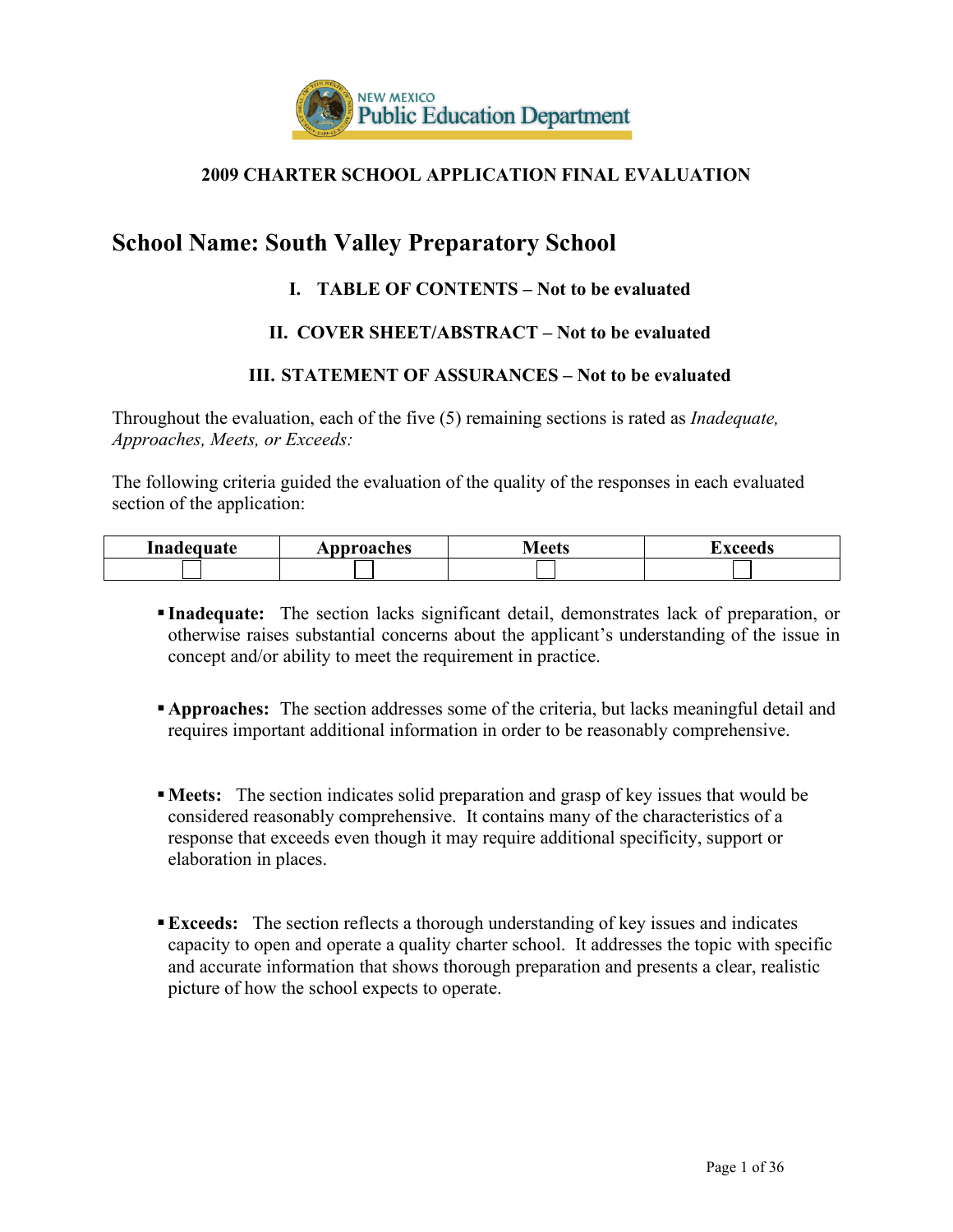# **IV. CHARTER SCHOOL MISSION AND STATEMENT OF NEED**

The Charter School Mission Statement should communicate the essence of the school to stakeholders and to the public and should provide the focal point to which all other sections of the school's plans align. In addition, the proposed charter school and its mission must be in the best interest of the students and community that it proposes to serve.

A Charter School Mission and Statement of Need section will be complete if it has addressed the following components:

- A **Mission Statement** that is clear and compelling and includes the following components:
	- o Who the school seeks to serve;
	- o What the school seeks to accomplish;
	- o What methods the school will use.
- An explanation of **how the school will know if it is achieving its mission** that includes school level or organizational goals that are:
	- o Measurable
	- o Directly support the Mission Statement.

*(NOTE: Specific measurable student performance expectations [student goals] should be addressed in section IV, Educational Plan.)*

• An **explanation of need** that describes how the proposed charter school is in the best interest of the students and community that it proposes to serve. This will include a demographic description of the student and community population within which the school will be located.

### **ANALYSIS: CHARTER SCHOOL MISSION AND STATEMENT OF NEED**

| Criteria Satisfied                                                                                                                                                                                                                                                                                                                                        | Reference |
|-----------------------------------------------------------------------------------------------------------------------------------------------------------------------------------------------------------------------------------------------------------------------------------------------------------------------------------------------------------|-----------|
| <b>Mission Statement</b>                                                                                                                                                                                                                                                                                                                                  |           |
| The mission of South Valley Preparatory School is to provide a small,<br>safe learning community so that students in the South Valley can<br>engage in a rigorous and relevant academic curriculum. Within a family<br>framework, individual student's strengths can be cultivated while<br>expanding academic horizons and fostering active citizenship. | p. $10$   |
| The mission statement section includes the required components.                                                                                                                                                                                                                                                                                           |           |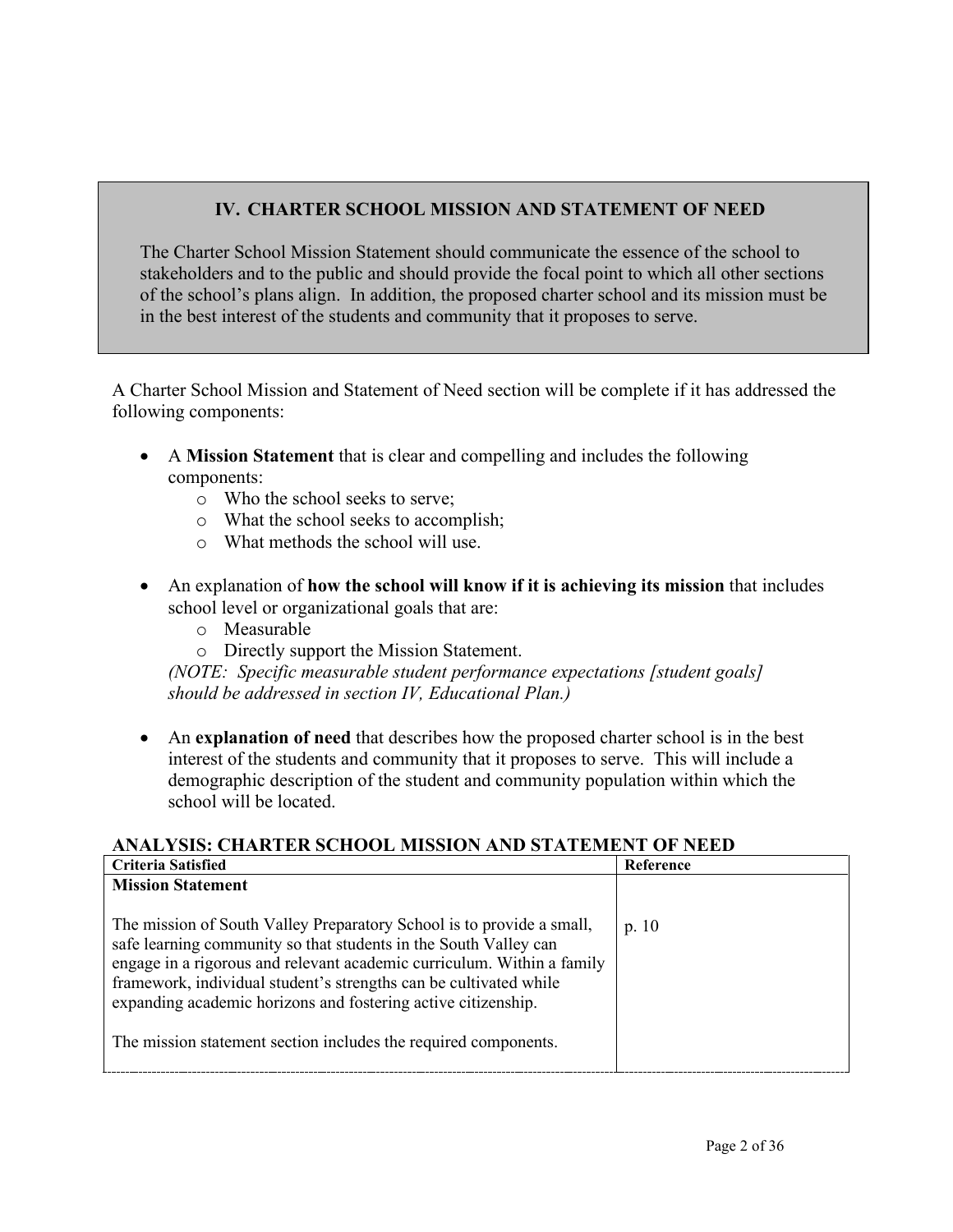| <b>Achievement of Mission/Goals</b>                                                                                                                                                                                                                                                                                                                                                                                                                                                                                                                                                                                                                                      |             |
|--------------------------------------------------------------------------------------------------------------------------------------------------------------------------------------------------------------------------------------------------------------------------------------------------------------------------------------------------------------------------------------------------------------------------------------------------------------------------------------------------------------------------------------------------------------------------------------------------------------------------------------------------------------------------|-------------|
| The applicants propose two-fold accomplishments to demonstrate<br>achievement of the mission: 1) Academic focus (assessed<br>academically); 2) Student development as a community member that<br>makes a positive impact upon the South Valley (community<br>engagement through Family Advisory and Service Learning). The<br>mission statement is supported.                                                                                                                                                                                                                                                                                                            | p.10        |
| <b>Explanation of Need</b>                                                                                                                                                                                                                                                                                                                                                                                                                                                                                                                                                                                                                                               |             |
| South Valley Preparatory School seeks to serve South Valley students;<br>non-immigrant and traditional immigrant Hispanic students and to<br>establish a safe, small middle school.                                                                                                                                                                                                                                                                                                                                                                                                                                                                                      | pp. 18 & 19 |
| The applicant provided several reasons for the establishment of a<br>charter middle school in the South Valley. Included are:<br>underperformance of Hispanic students in the areas of reading and<br>math; low social economic status of 90% of students attending South<br>Valley middle schools; increased exposure to gang activity; substance<br>abuse; and lack of resources at home to support learning opportunities.<br>Others are large class sizes in the traditional middle schools; lack of<br>resources; limited or nonexistent service learning opportunities; and<br>nonexistence of research based programs to address the academic<br>achievement gap. | pp. 10-14   |
| Establishment of need is found throughout the document. A table of<br>comparative standards-based assessment data of traditional middle<br>schools and academy schools was provided on page 19.                                                                                                                                                                                                                                                                                                                                                                                                                                                                          | p. 19       |
| South Valley Preparatory School intends to replicate the Kit Carson<br>Middle School Academy Model that was developed over a 7-year<br>period as part of Albuquerque Public Schools Kit Carson Elementary<br>School (preK-8) and recently closed by the district.                                                                                                                                                                                                                                                                                                                                                                                                        | p. 13       |

| Criteria Not Sufficiently Addressed, Concerns & Additional Questions                                                                                                 | Reference               |
|----------------------------------------------------------------------------------------------------------------------------------------------------------------------|-------------------------|
| <b>Mission Statement</b>                                                                                                                                             |                         |
| No concerns noted.                                                                                                                                                   |                         |
| <b>Achievement of Mission/Goals</b>                                                                                                                                  |                         |
| The "two fold accomplishments of the mission as stated, do not meet<br>the criteria of SMART goals in that they lack specificity, measurability<br>and target dates. | p. 10, second paragraph |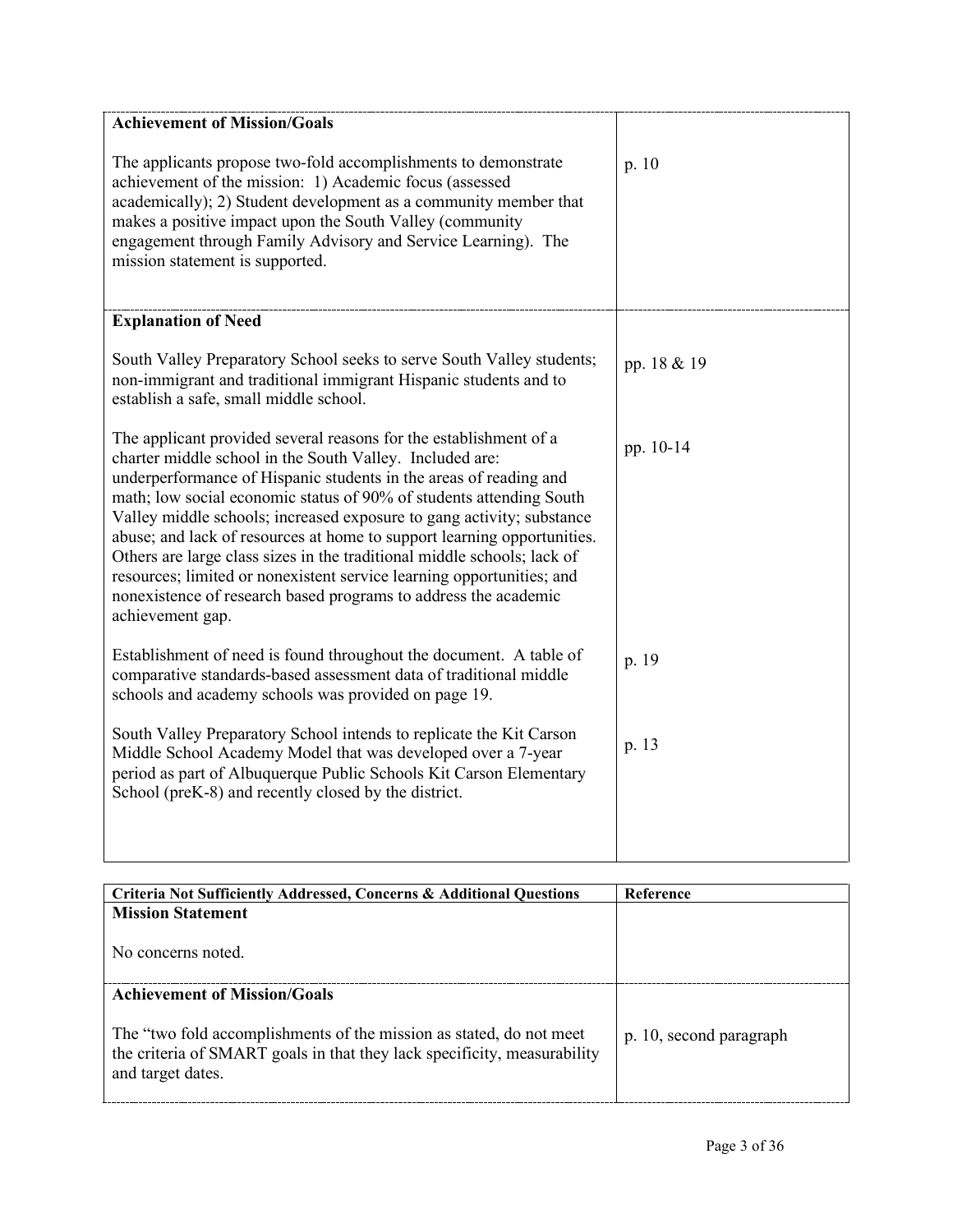| <b>Explanation of Need</b>                                                                                                                                                                                                                                                                                                                                                                                                                                                                                                                  |                                                                                                                                                                                                                                                                                                                                                                                              |
|---------------------------------------------------------------------------------------------------------------------------------------------------------------------------------------------------------------------------------------------------------------------------------------------------------------------------------------------------------------------------------------------------------------------------------------------------------------------------------------------------------------------------------------------|----------------------------------------------------------------------------------------------------------------------------------------------------------------------------------------------------------------------------------------------------------------------------------------------------------------------------------------------------------------------------------------------|
| The application narrative discusses the difference between non-<br>immigrant and traditional immigrant Hispanic students; however, the<br>difference in instructional requirements for the two identified student<br>groups, if any, is unclear.                                                                                                                                                                                                                                                                                            | pp. 11, 13, 15, 17                                                                                                                                                                                                                                                                                                                                                                           |
| On Pages 11, 13, and 15 the application makes a distinction made<br>between non-immigrant Hispanic and immigrant Hispanic students. On<br>page 15, the application states "As latent bilinguals, non-immigrant<br>Hispanic students and immigrant Hispanic student benefit most in a<br>system where oral communication is valued as a natural and important<br>formal learning opportunity." It is not clear how South Valley<br>Preparatory School intends to meet the language needs of each of these<br>two distinct types of learners. | During the applicant interview<br>of $8/5/09$ , it was clarified that<br>ESL strategies are best<br>practices for both groups of<br>students. On 8/25/09 the<br>applicants submitted a written<br>response providing additional<br>clarification in regard to<br>meeting the English language<br>proficiency needs of both the<br>non-Hispanic immigrant and<br>immigrant Hispanic students. |

### **CHARTER SCHOOL MISSION AND STATEMENT OF NEED SUMMARY**

| Inadequate | Approaches | $A$ $\alpha$<br><u>TIULIS</u> | $\mathbf{v}$ and |
|------------|------------|-------------------------------|------------------|
|            |            |                               |                  |

# **ANALYSIS: CHARTER SCHOOL MISSION AND STATEMENT OF NEED**

#### **Strengths**

The applicants presented a clear mission statement that meets the required criteria.

The applicants addressed needs based on the failures of the local middle schools, particularly with Hispanic students in the areas of reading and math, and challenging local demographics including poverty, gang activity, and substance abuse. They offer a solution in a proposed replication of the Albuquerque Public Schools Kit Carson Middle School Academy Model developed over a 7-year period. The Kit Carson Model demonstrated success with students of the community that South Valley Preparatory School wishes to serve, and its success was supported by comparative AYP results (which are later presented in the Educational Plan section on page 19 of the application). The applicants are educators who are experienced with the Kit Carson Middle School Academy Model.

### **Concerns and Additional Questions**

No Concerns noted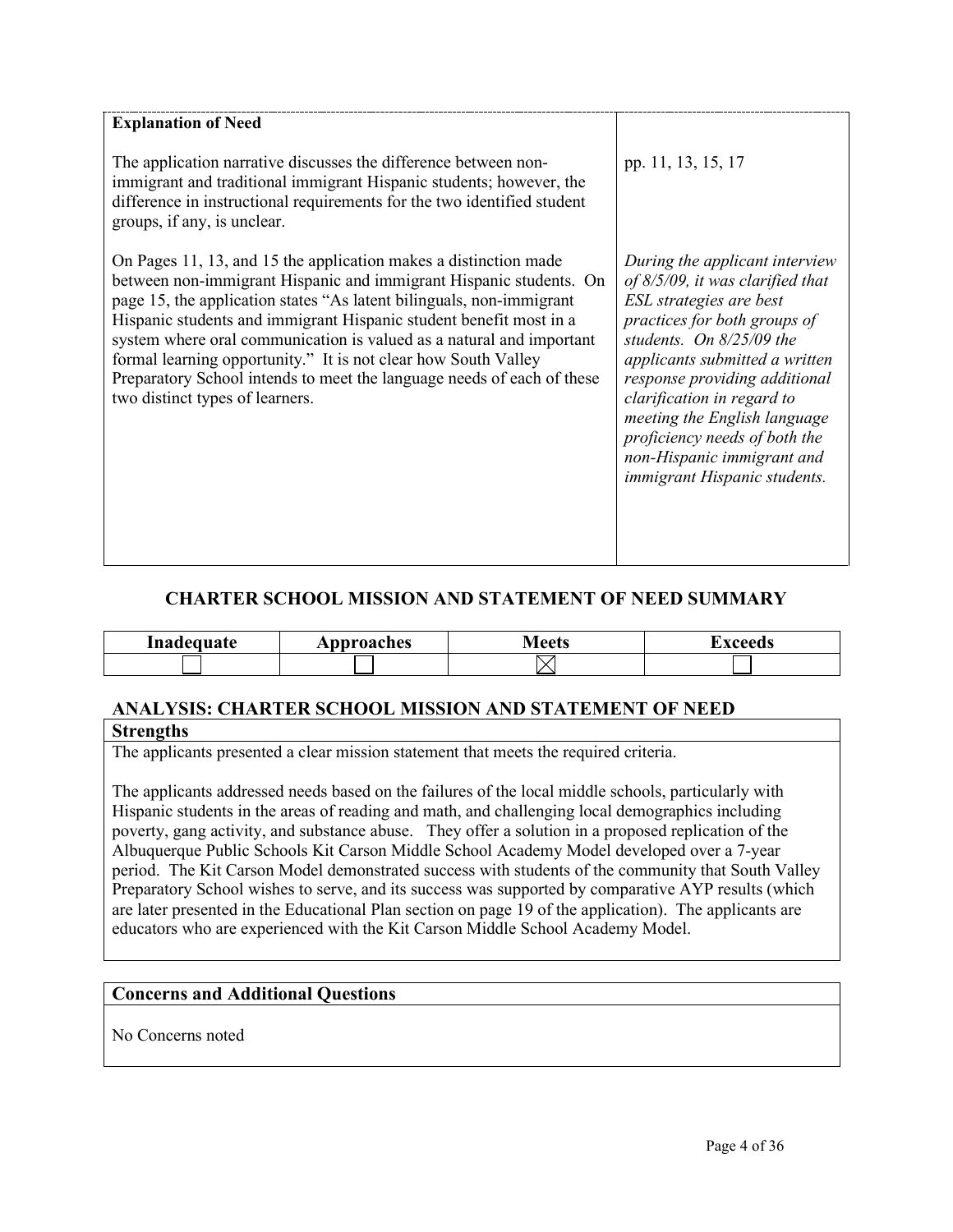### **V. EDUCATIONAL PLAN**

The educational plan should describe who the school expects to serve; what the students will achieve; how they will achieve it; and how the school will evaluate performance. It should provide a clear picture of what a student who attends the school will experience in terms of educational climate, structure, materials, schedule, assessment and outcomes.

## **A. CURRICULUM FRAMEWORK**

The New Mexico Content Standards, Benchmarks and Performance Standards provide the content requirements and expectations for students in all public schools. The description of the curriculum should provide a sense not only of what the school will teach but also of how and why. (*NOTE: Refer to the Glossary of Terms Used in the Application, last two pages of this document, to assist in the evaluation of this section.*

A description of the Curriculum Framework will be complete if it has addressed the following components:

#### **1. Philosophy and Approach to Instruction:**

- A description of the educational philosophy and curricular approach of the proposed school.
- A description of why the particular educational philosophy and/or approach was selected.
- Documentation, research, and/or a rationale that supports the educational philosophy and curricular approach.
- An explanation of why the educational philosophy and/or approach is/are likely to result in improved educational performance of students.
- A description of how the educational philosophy and/or approach aligns with the school's mission and student needs.

### **2. Description of the Curriculum**

- **If the curriculum has already been selected/developed:** A detailed description of the curriculum that includes a scope and sequence.
- **If the curriculum has yet to be developed:** A description of the proposed curriculum and a specific plan for its development that will include a scope and sequence. The development plan should include a description of the process, a timeline, and resources (including staffing) to be utilized.

#### **3. Alignment with NM Standards**

• A copy of the alignment document if it was completed, **OR**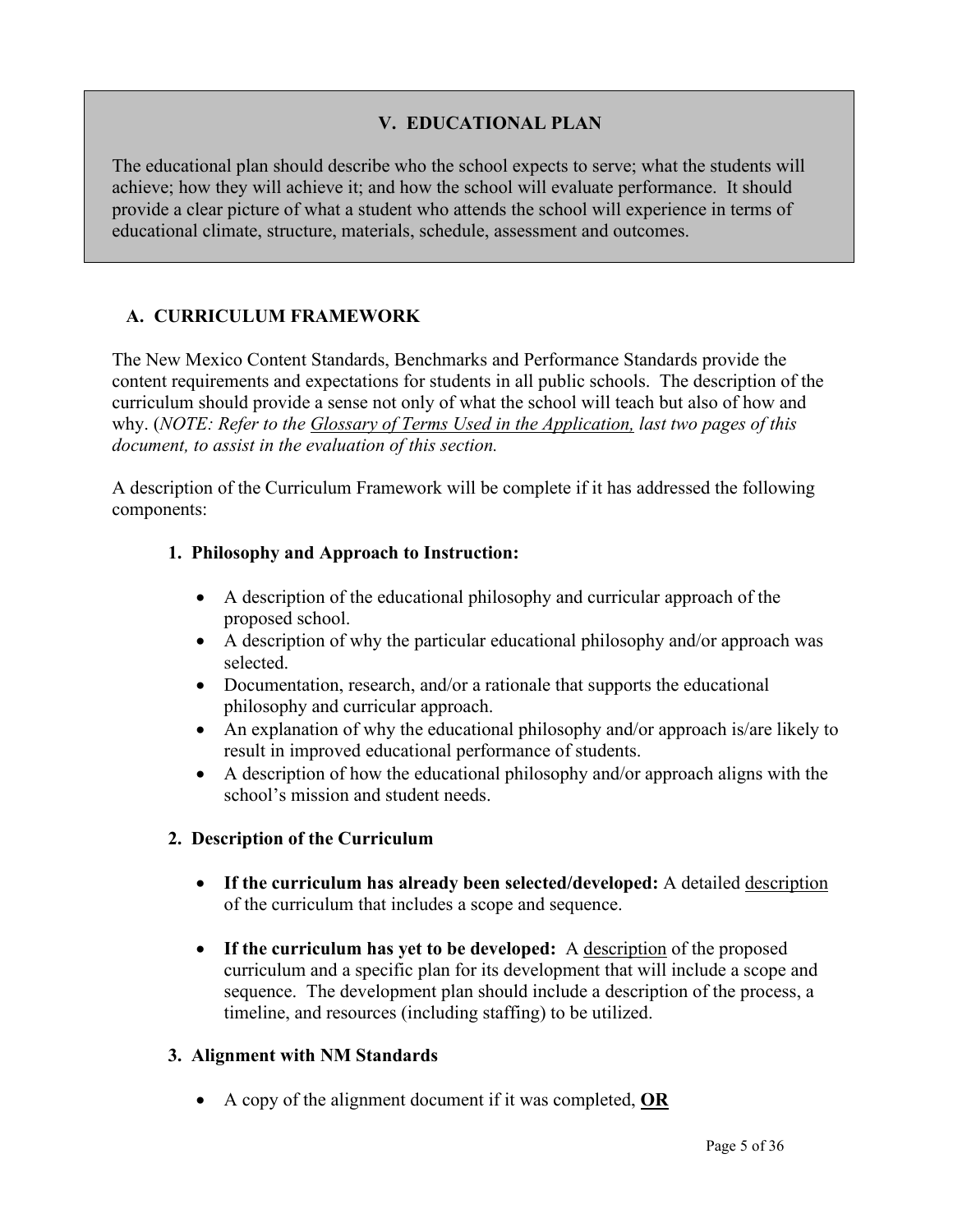• If the alignment has not been completed, a description of the process and a specific timeline to be used for aligning the curriculum with the New Mexico Standards.

## **4. Strategies and Methods:**

- A description of the strategies and methods to be used in delivering the curriculum.
- An explanation of how the curriculum will address students' needs and assist students in reaching the NM Standards. *(NOTE: Students with special needs, including students who require bilingual education, special education or are limited English proficient, should be addressed in Subsection D: Special Populations)*
- $\bullet$  A descriptive example of the curricular strategies and methods in action in the classroom.
- A description of professional development that may be necessary for implementation of the strategies and methods to be used in delivering the curriculum.

| ARALISIS. CONNICOLUM FRAMEWONN<br><b>Criteria Satisfied</b>                                                                                                                                                                                                                                                                                                                                                                                                                                                                                                                                           | Reference                  |
|-------------------------------------------------------------------------------------------------------------------------------------------------------------------------------------------------------------------------------------------------------------------------------------------------------------------------------------------------------------------------------------------------------------------------------------------------------------------------------------------------------------------------------------------------------------------------------------------------------|----------------------------|
| Philosophy and Approach to Instruction                                                                                                                                                                                                                                                                                                                                                                                                                                                                                                                                                                |                            |
| The South Valley Preparatory School's philosophy is "all students can<br>learn" and that through a small, nurturing and safe learning community,<br>students can develop greater capacity to reach proficiency in reading,<br>math, social studies and science. (P. 15) In addition, a student's sense<br>of belonging is noted as central to the philosophy." (p. 20)                                                                                                                                                                                                                                | pp. 15 and 20              |
| The applicants build and support South Valley Preparatory School's<br>philosophy and approach to instruction through citations from research,<br>articles, and reports. In addition, data from 2007-2008 NMSBA results<br>for the Kit Carson Middle School Academy demonstrate significantly<br>higher performance of 8 <sup>th</sup> grade Hispanics proficient in math and<br>reading when compared to traditional middle schools and other small<br>learning community middle schools in South Valley. (Note, the<br>applicants intend to replicate the Kit Carson Middle School Academy<br>Model) | p. 19                      |
| A 6-step Reading Placement Framework is presented, the strategy of<br>which will be used in all content areas. Steps include student<br>assessment, placement in a homogeneous reading group, 8 weeks of<br>direct instruction, reassessment, regrouping based on assessment<br>results, and rotation of each reading group through the core team of<br>teachers.                                                                                                                                                                                                                                     | p. 22                      |
| Also noted is that the applicants intend to implement higher level<br>conversational strategies through curriculum integration where topics<br>and ideas a represented across core content areas.                                                                                                                                                                                                                                                                                                                                                                                                     | p. 22 bottom and p. 23 top |

#### **ANALYSIS: CURRICULUM FRAMEWORK**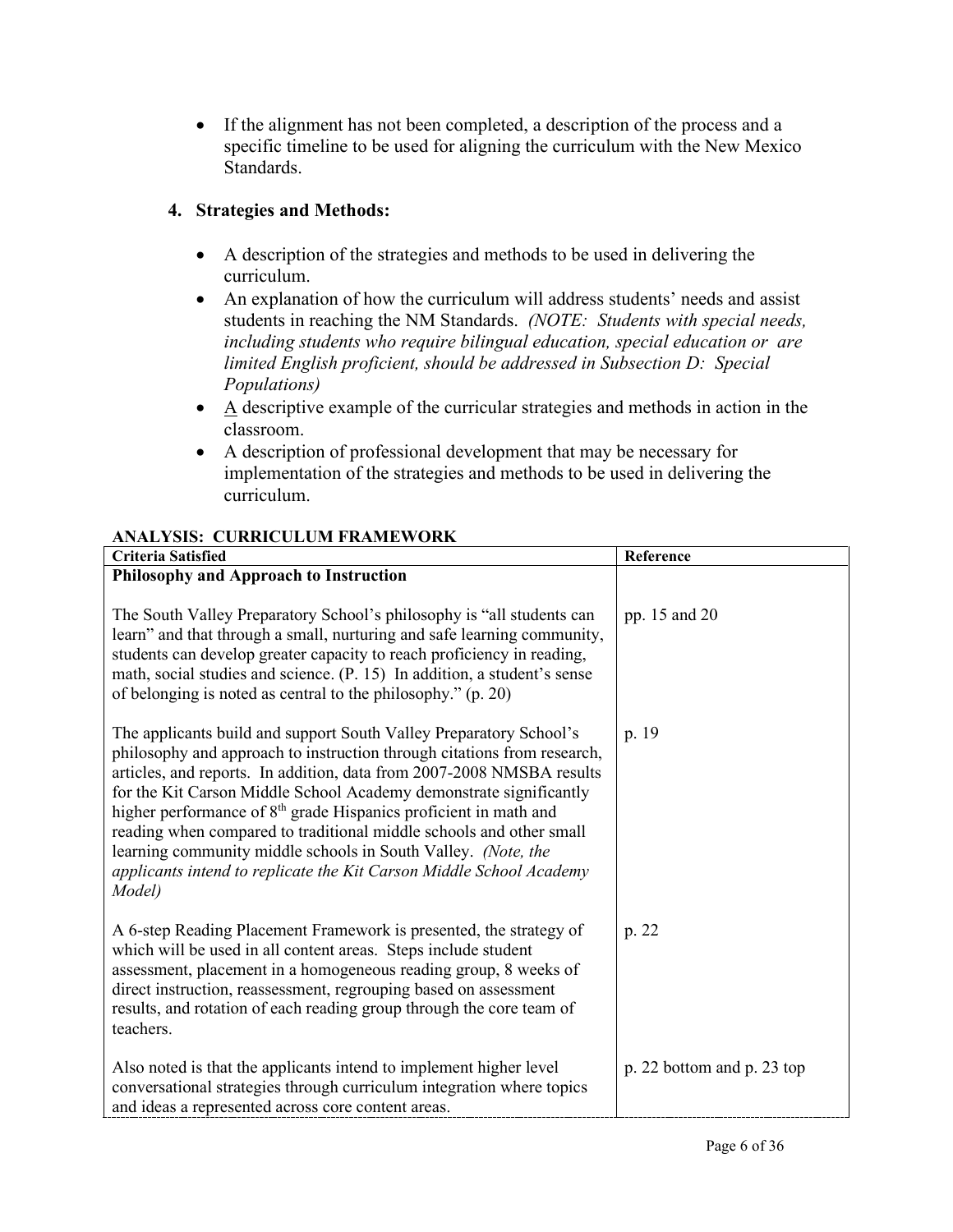| <b>Description of the Curriculum</b>                                                                                                                                                                                                                                                                                                                                                                                                                                                                                                                                                   |               |
|----------------------------------------------------------------------------------------------------------------------------------------------------------------------------------------------------------------------------------------------------------------------------------------------------------------------------------------------------------------------------------------------------------------------------------------------------------------------------------------------------------------------------------------------------------------------------------------|---------------|
| Classes will be provided in the five core areas of reading, math, social<br>studies, language arts and science on a daily basis. A team of four<br>teachers in the core academic subjects over a period of three years will<br>provide the instruction (looping model).                                                                                                                                                                                                                                                                                                                | p. 17         |
| The following programs are proposed for instruction: Math -<br>Connected Mathematics Program 2; Science - Science Explorer by<br>Prentice Hall; Social Studies - Series by Prentice Hall and History of<br>New Mexico; Reading - Balanced Literacy using the Success for All<br>instructional framework.                                                                                                                                                                                                                                                                               | p. 27         |
| The curriculum for Art, Health and Service Learning is to be completed<br>"as the year progresses". (P. 27) A general plan and timeline for<br>development of the Health Curriculum ( $6th$ grade) is included on p. 32.                                                                                                                                                                                                                                                                                                                                                               | pp. 27 and 32 |
| A scope and sequence is provided for core subject areas.                                                                                                                                                                                                                                                                                                                                                                                                                                                                                                                               |               |
| The application states that integration of curriculum content at South<br>Valley Preparatory School is most visible in and demonstrated through<br>the area of fine arts.                                                                                                                                                                                                                                                                                                                                                                                                              | p. 25         |
| <b>Alignment with NM Standards</b>                                                                                                                                                                                                                                                                                                                                                                                                                                                                                                                                                     |               |
| Alignment documents are provided for the Math, Science, Social<br>Studies and Language Arts. Partial documents are provided for Fine<br>Arts, Health, Service Learning and PE.                                                                                                                                                                                                                                                                                                                                                                                                         | pp. 46-68     |
| <b>Strategies and Methods</b>                                                                                                                                                                                                                                                                                                                                                                                                                                                                                                                                                          |               |
| South Valley Preparatory identifies the following methods to be<br>incorporated into all core-content areas: anticipatory set; small group<br>instruction; critical thinking practices; reading skill practices in content<br>areas; writing skill practices throughout; modeling of Think-Aloud;<br>scaffolding of lessons; integrated technology; authentic instruction and<br>assessment based on the NM content standards; Restate, Answer,<br>Calculate/Cite, Explain, and Demonstrate (RACED) format to answer<br>questions; service learning; and mathematical skills practice. | p. 69         |
| Professional development is addressed and recognizes both school-wide<br>needs based on the educational plan as well as individual needs based<br>on teachers' skills in various areas.                                                                                                                                                                                                                                                                                                                                                                                                | p. 70         |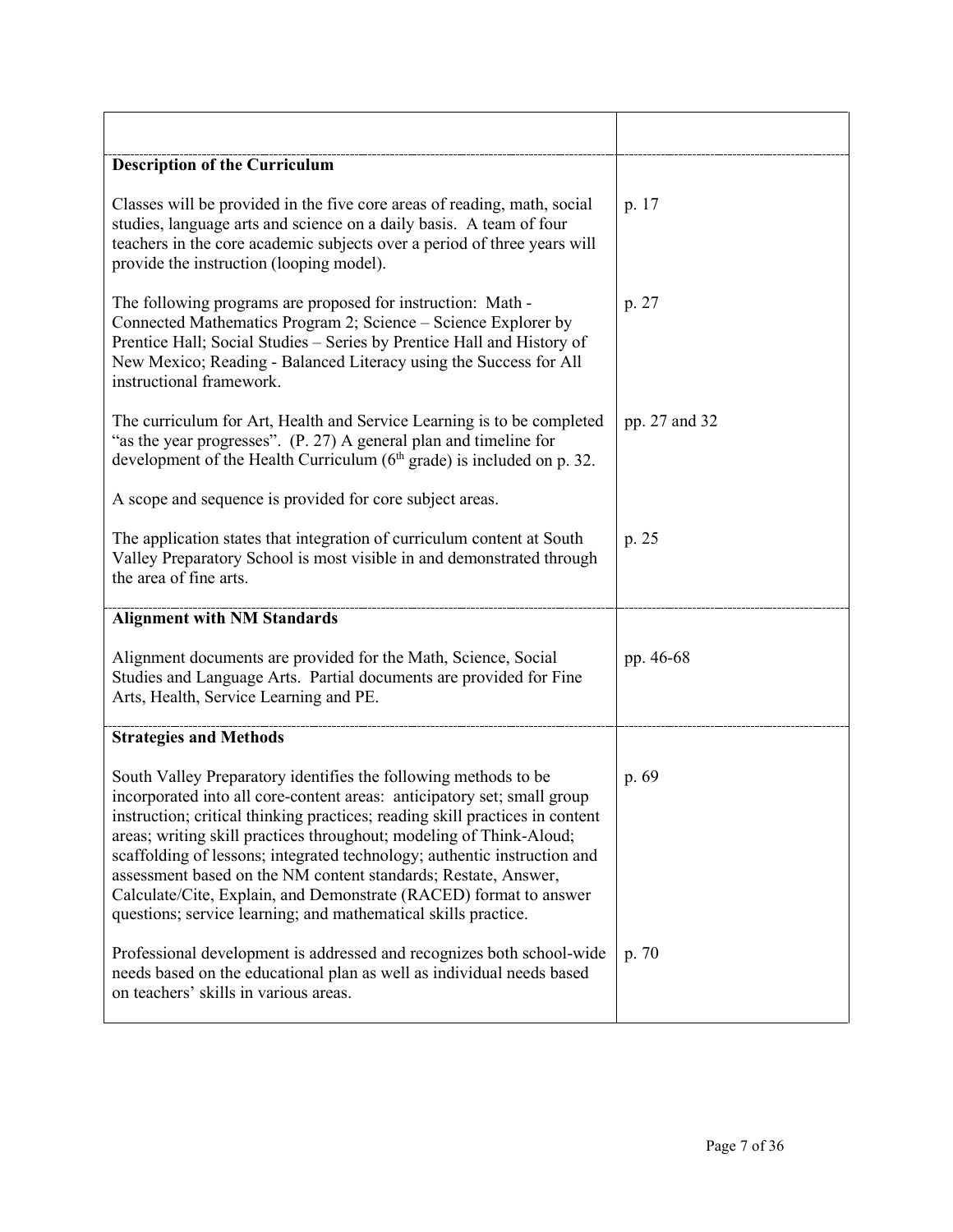| Criteria Not Sufficiently Addressed, Concerns & Additional Questions                                                                                                                                                                                                                                                                                                                                           | Reference                                                                                                                                                                                                                                                                                                   |
|----------------------------------------------------------------------------------------------------------------------------------------------------------------------------------------------------------------------------------------------------------------------------------------------------------------------------------------------------------------------------------------------------------------|-------------------------------------------------------------------------------------------------------------------------------------------------------------------------------------------------------------------------------------------------------------------------------------------------------------|
| <b>Philosophy and Approach to Instruction</b>                                                                                                                                                                                                                                                                                                                                                                  |                                                                                                                                                                                                                                                                                                             |
| The application provides information on a small safe learning<br>community, looping, strategies and assessments, as well as a philosophy<br>that includes "All children can learn"; developing native and second<br>languages, reading across the curriculum, authentic personal<br>relationships, and service learning. The school's curricular focus or<br>approach may need more clarification. Pp. 15 & 16 | The applicants responded in<br>writing on 8/11/09 as follows:<br>South Valley Prep uses a<br>multidisciplinary approach to<br>curriculum. The teachers<br>integrate particular content,<br>when appropriate, into other<br>core classes so that individual<br>subjects are less fragmented<br>for students. |
| What is the research based instruction in reading?                                                                                                                                                                                                                                                                                                                                                             | P. 25<br>During the interview on<br>8/5/09, the applicants clarified<br>that the research-based<br>reading program is a<br>modification of the Success for<br>All program.                                                                                                                                  |
| <b>Description of the Curriculum</b>                                                                                                                                                                                                                                                                                                                                                                           |                                                                                                                                                                                                                                                                                                             |
| A specific plan for the development of the Fine Arts, Health, Service<br>Learning and P.E. curricula does not include a description of the<br>process, a timeline, and resources (including staffing to be utilized).<br>Health does, however, provide a general timeline for its development.                                                                                                                 | p. 32<br>On $8/25/09$ , the applicants<br>provided a written response<br>that clarified plans for<br>development of the Fine Arts,<br>Health, Service Learning and<br>P.E. curricula.                                                                                                                       |
| <b>Alignment with NM Standards</b>                                                                                                                                                                                                                                                                                                                                                                             |                                                                                                                                                                                                                                                                                                             |
| No concerns noted.                                                                                                                                                                                                                                                                                                                                                                                             |                                                                                                                                                                                                                                                                                                             |
| <b>Strategies and Methods</b>                                                                                                                                                                                                                                                                                                                                                                                  |                                                                                                                                                                                                                                                                                                             |
| No concerns noted.                                                                                                                                                                                                                                                                                                                                                                                             |                                                                                                                                                                                                                                                                                                             |

# **B. EDUCATIONAL PROGRAM**

The educational program should support the school's educational plan. A description of the educational program will be complete if it has addressed the following components:

### **1. Length of School Day and School Year:**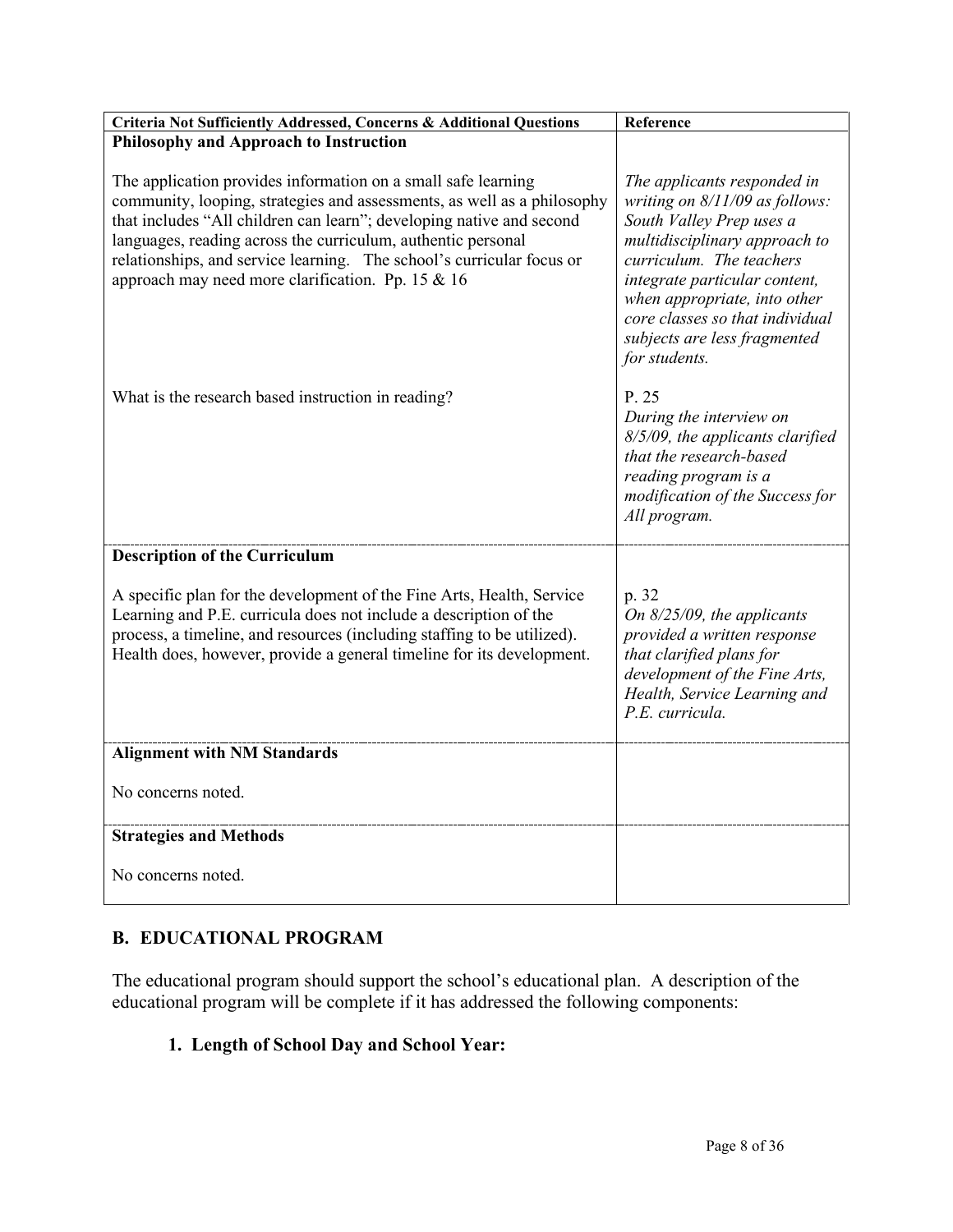- The proposed length of the school day, including the number of instructional hours;
- The proposed length of the school year, including number of days and total number of instructional hours;
- A description of how the proposed length of the school day and school year support the Educational Plan.

## **2. Grade Levels, Class Size and Projected Enrollment:**

- The grade levels the charter school proposes to serve;
- If a phase-in of grade levels is proposed, a plan for the phase in by year and grade levels and a rationale for the phase-in plan;
- The total projected student enrollment (maximum enrollment for the school).
- Projected class size.

# **3. Graduation Requirements (if applicable):**

- The school's proposed credits and requirements for graduation.
- A description of how any proposed requirements that differ from the New Mexico Graduation Requirements [22-13-1.1.] support the school's educational plan.

## **ANALYSIS: EDUCATIONAL PROGRAM**

| <b>Criteria Satisfied</b>                                                                                                                                                                                                                                                                                                                                                                                                                                                                                                                                                                                                                            | Reference |
|------------------------------------------------------------------------------------------------------------------------------------------------------------------------------------------------------------------------------------------------------------------------------------------------------------------------------------------------------------------------------------------------------------------------------------------------------------------------------------------------------------------------------------------------------------------------------------------------------------------------------------------------------|-----------|
| <b>Length of School Day and School Year</b>                                                                                                                                                                                                                                                                                                                                                                                                                                                                                                                                                                                                          |           |
| Length of school day is 7 instructional hours (total 8 hours on campus).<br>The length of the proposed school year is 182 instructional days.                                                                                                                                                                                                                                                                                                                                                                                                                                                                                                        | p. 71     |
| A detailed description of the proposed weekly schedule is provided and<br>includes a 90-minute block five days a week for reading and 75-minute<br>blocks for other core content classes. A detailed schedule is provided<br>that demonstrates how the Educational Plan is supported by the length<br>of the school day.                                                                                                                                                                                                                                                                                                                             |           |
| <b>Grade Levels, Class Size and Projected Enrollment</b>                                                                                                                                                                                                                                                                                                                                                                                                                                                                                                                                                                                             |           |
| South Valley Preparatory School presents a five year phase-in plan<br>designed to maintain integrity and continuity of the foundational<br>philosophy of the school. Year 1 will begin with a Core Team I for<br>grades 6-8 with 78 students. Year 2 will begin the phase in of a Core<br>Team II at the $6th$ grade level, increasing the enrollment for year two to<br>104 students. Core Team II will continue to be mentored by Core Team<br>I as grades are phased in through year 4. By year 5, the total projected<br>student enrollment will be 156 students. The pupil-teacher ratio will be<br>maintained at 26:1 throughout the phase-in. | p. 73     |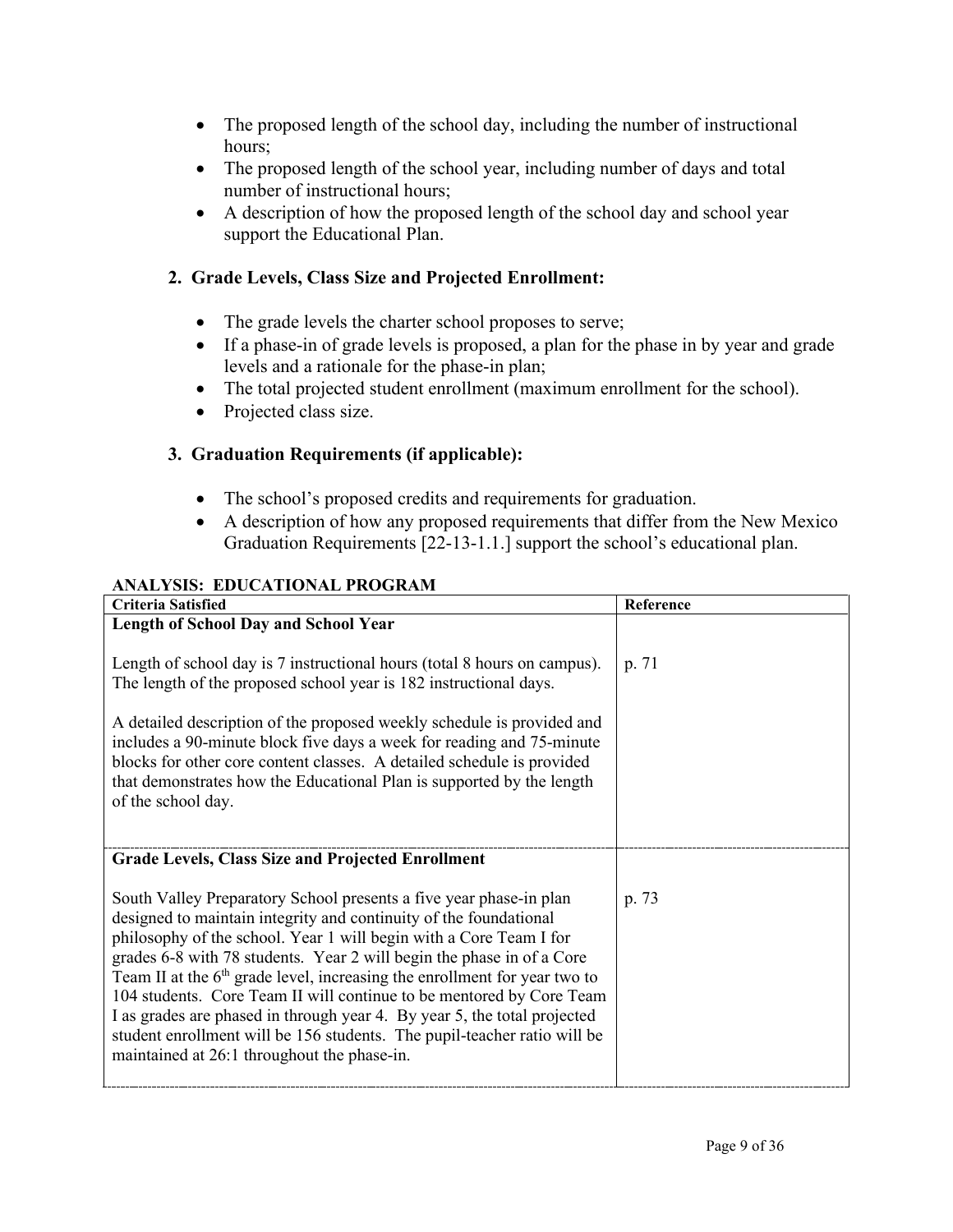| <b>Graduation Requirements (if applicable)</b> |  |
|------------------------------------------------|--|
| N/A                                            |  |

| Criteria Not Sufficiently Addressed, Concerns & Additional Questions                                                                                        | Reference                                                                                                                                                                   |
|-------------------------------------------------------------------------------------------------------------------------------------------------------------|-----------------------------------------------------------------------------------------------------------------------------------------------------------------------------|
| <b>Length of School Day and School Year</b><br>The total number of instructional hours for the year is not stated. The                                      | p. 72                                                                                                                                                                       |
| schedule indicates an early release for students every fourth Friday for<br>teacher professional development, which needs to be factored into the<br>total. | The applicants submitted a<br>written response on $8/25/09$<br>indicating a total of $1,219$<br>instructional hours, including<br>the early release every fourth<br>Friday. |
| <b>Grade Levels, Class Size and Projected Enrollment</b>                                                                                                    |                                                                                                                                                                             |
| No concerns noted.                                                                                                                                          |                                                                                                                                                                             |
| <b>Graduation Requirements (if applicable)</b>                                                                                                              |                                                                                                                                                                             |
| N/A                                                                                                                                                         |                                                                                                                                                                             |
|                                                                                                                                                             |                                                                                                                                                                             |

## **C. STUDENT PERFORMANCE EXPECTATIONS**

Student academic performance is central to a school's existence. Student performance expectations must be aligned with the mission and the educational plan.

The Student Performance Expectations subsection will be complete if it has provided the following:

- Student-centered goals that are SMART:
	- o **S**pecific;
	- o **M**easurable;
	- o **A**mbitious and **A**ttainable
	- o **R**eflective of the school's mission;
	- o **T**ime-Specific with Target Dates
- Student-centered goals that are aligned with the school's mission and the educational plan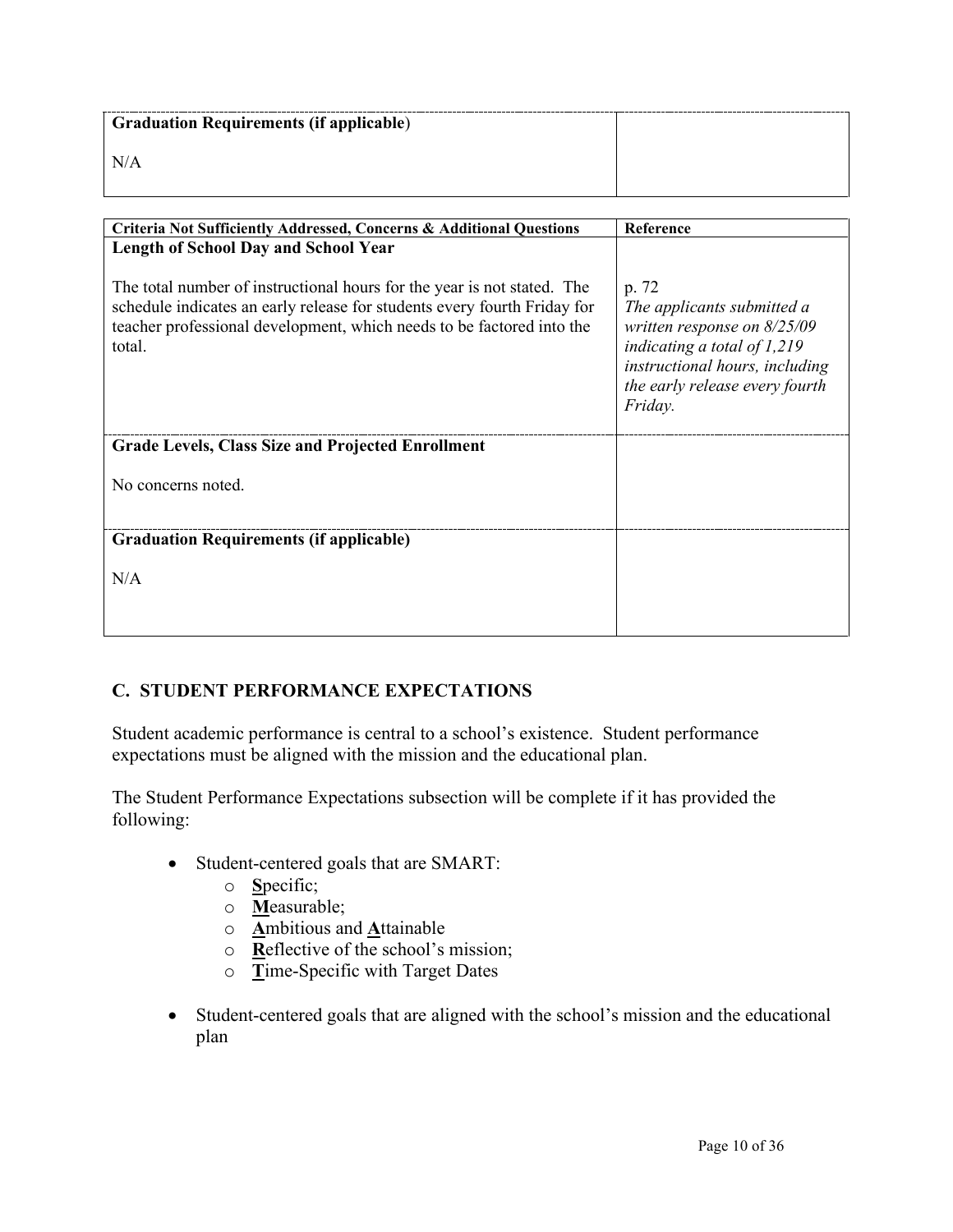#### **ANALYSIS: STUDENT PERFORMANCE EXPECTATIONS**

| <b>Criteria Satisfied</b>                                                                                                                                                                                                                                                                                                                                                                                             | Reference |
|-----------------------------------------------------------------------------------------------------------------------------------------------------------------------------------------------------------------------------------------------------------------------------------------------------------------------------------------------------------------------------------------------------------------------|-----------|
| <b>Student-centered SMART Goals</b>                                                                                                                                                                                                                                                                                                                                                                                   |           |
| SMART Goals are presented for Reading, Writing (Language Arts),<br>Science, Math, Social Studies, and Art. Measurement for growth in<br>Reading, Writing, Science and Math will be based on the NMSBA.<br>Measurement for proficiency in Social Studies will be based on pre/post<br>Short-Cycle Assessment data. The goal for Art will be measured using<br>teacher-created rubrics aligned with National Standards. | p. 74     |
| <b>Alignment</b>                                                                                                                                                                                                                                                                                                                                                                                                      |           |
| Goals are aligned with the school's mission and the educational plan<br>presented.                                                                                                                                                                                                                                                                                                                                    |           |

| <b>Criteria Not Sufficiently Addressed, Concerns &amp; Additional Questions</b>                                                                                    | Reference                                                                                                                                                                                |
|--------------------------------------------------------------------------------------------------------------------------------------------------------------------|------------------------------------------------------------------------------------------------------------------------------------------------------------------------------------------|
| <b>Student-centered SMART Goals</b><br>The applicant does not specify the short cycle assessments to be used to<br>assess progress for the area of Social Studies. | p. 74<br>During the interview of $8/5/09$ ,<br>the applicants clarified that the<br>Social Studies short-cycle<br>assessment would be based on<br>Prentice Hall assessment<br>questions. |
| Alignment                                                                                                                                                          |                                                                                                                                                                                          |
| No concerns noted.                                                                                                                                                 |                                                                                                                                                                                          |

## **D. PLAN FOR EVALUATING STUDENT PERFORMANCE**

A Plan for Evaluating Student Performance will be complete if it addresses the following components:

- the types of assessments that will be used to measure student progress toward achievement of the NM Standards and the school's student performance expectations;
- the timeline for achievement of the NM Standards and/or the school's student performance expectations;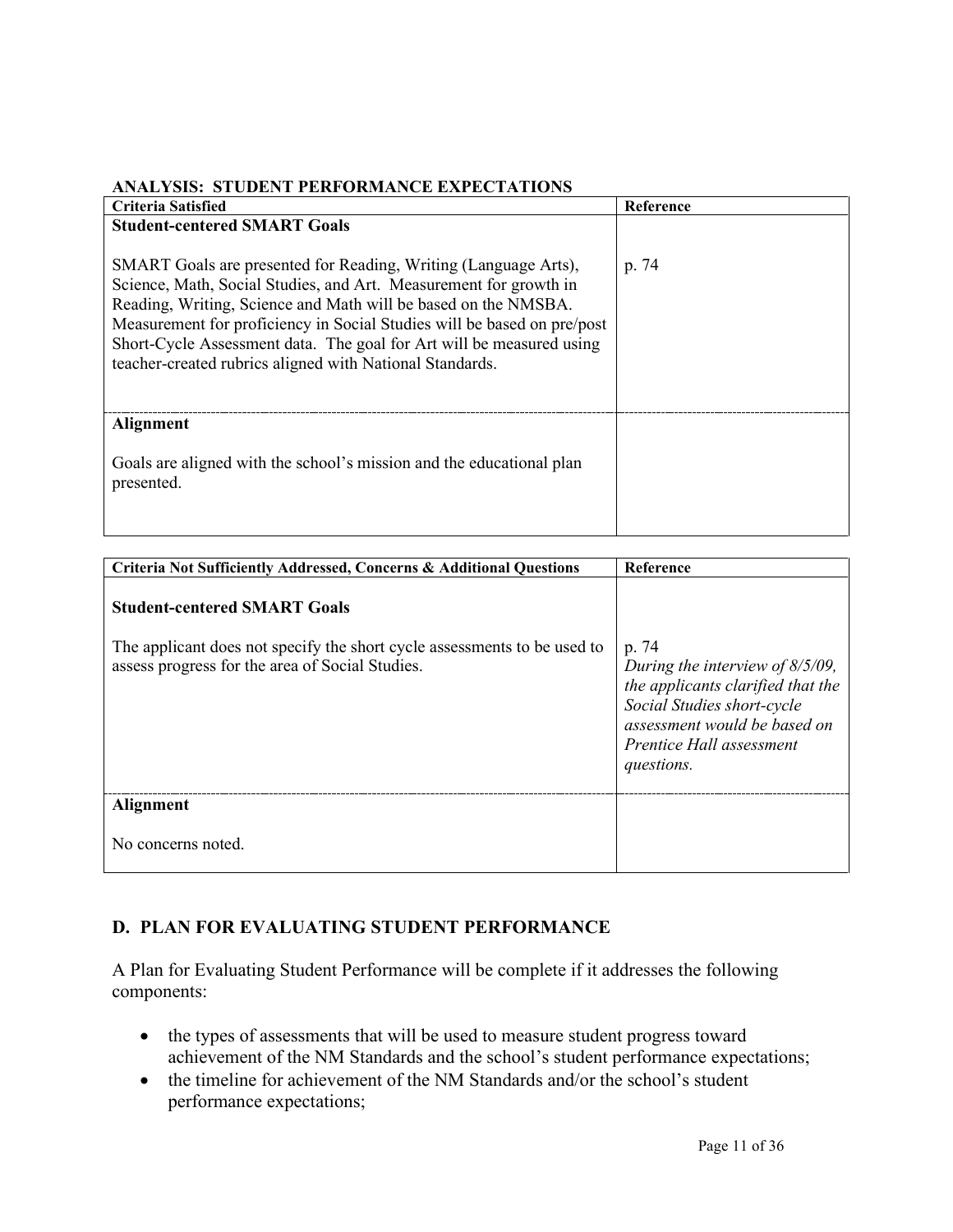- the procedures for taking corrective action in the event that student performance falls below the NM Standards and/or the school's student performance expectations;
- remediation for students not achieving standards, including a timeline for implementation of the remediation plan;
- assessments that might be considered in addition to the statewide-mandated testing;
- documentation and reporting of student data to students and parents.

# **ANALYSIS: PLAN FOR EVALUATING STUDENT PERFORMANCE**

| <b>Criteria Satisfied</b>                                                                                                                                                                                                                                                                                                                                                                                                                                                                                                              | Reference |
|----------------------------------------------------------------------------------------------------------------------------------------------------------------------------------------------------------------------------------------------------------------------------------------------------------------------------------------------------------------------------------------------------------------------------------------------------------------------------------------------------------------------------------------|-----------|
| <b>Types of Assessments</b>                                                                                                                                                                                                                                                                                                                                                                                                                                                                                                            |           |
| A plan is provided in the form of a table outlining types of assessments,<br>frequency of administration, proficiency measures, remediation and<br>reporting results. Areas addressed include Reading, Social Studies,<br>Mathematics, Language Arts, Science and Art. Health and PE<br>assessments are to be developed in the first year. Types of assessments<br>include both formative and summative with frequency of administration<br>noted as 2 to 3 times/week, every 9 weeks, and end of year depending<br>on the assessment. | pp. 75-80 |
| <b>Timeline for Achievement</b>                                                                                                                                                                                                                                                                                                                                                                                                                                                                                                        |           |
| The timeline for achievement based on SMART Goals and NMSBA is<br>annually. Other summative timelines schedule test administration every<br>9 weeks (grading period), end of Units, and 3 times per year.                                                                                                                                                                                                                                                                                                                              | pp. 75-80 |
| <b>Corrective Action</b>                                                                                                                                                                                                                                                                                                                                                                                                                                                                                                               |           |
|                                                                                                                                                                                                                                                                                                                                                                                                                                                                                                                                        |           |
| <b>Remediation</b><br>The applicant listed the following: homogenous grouping,<br>differentiation, family advisory, academic improvement plan, student<br>academic team referral, Success Maker, and Tier 2 Interventions as<br>remediation in the table presented on Pp. 75-80.                                                                                                                                                                                                                                                       | pp. 75-80 |
| The Student Assistance Team (SAT) process is outlined under the<br>special populations section of the application and includes basic<br>timelines.                                                                                                                                                                                                                                                                                                                                                                                     | p. 81     |
| <b>Additional Assessment</b>                                                                                                                                                                                                                                                                                                                                                                                                                                                                                                           |           |
| Additional assessments are identified for Reading, Social Studies,<br>Mathematics, Language Arts, Science and Art. Formative assessments<br>include: teacher-created tests and rubrics, end-of-unit tests, RACED<br>rubric, etc.                                                                                                                                                                                                                                                                                                       | pp. 75-80 |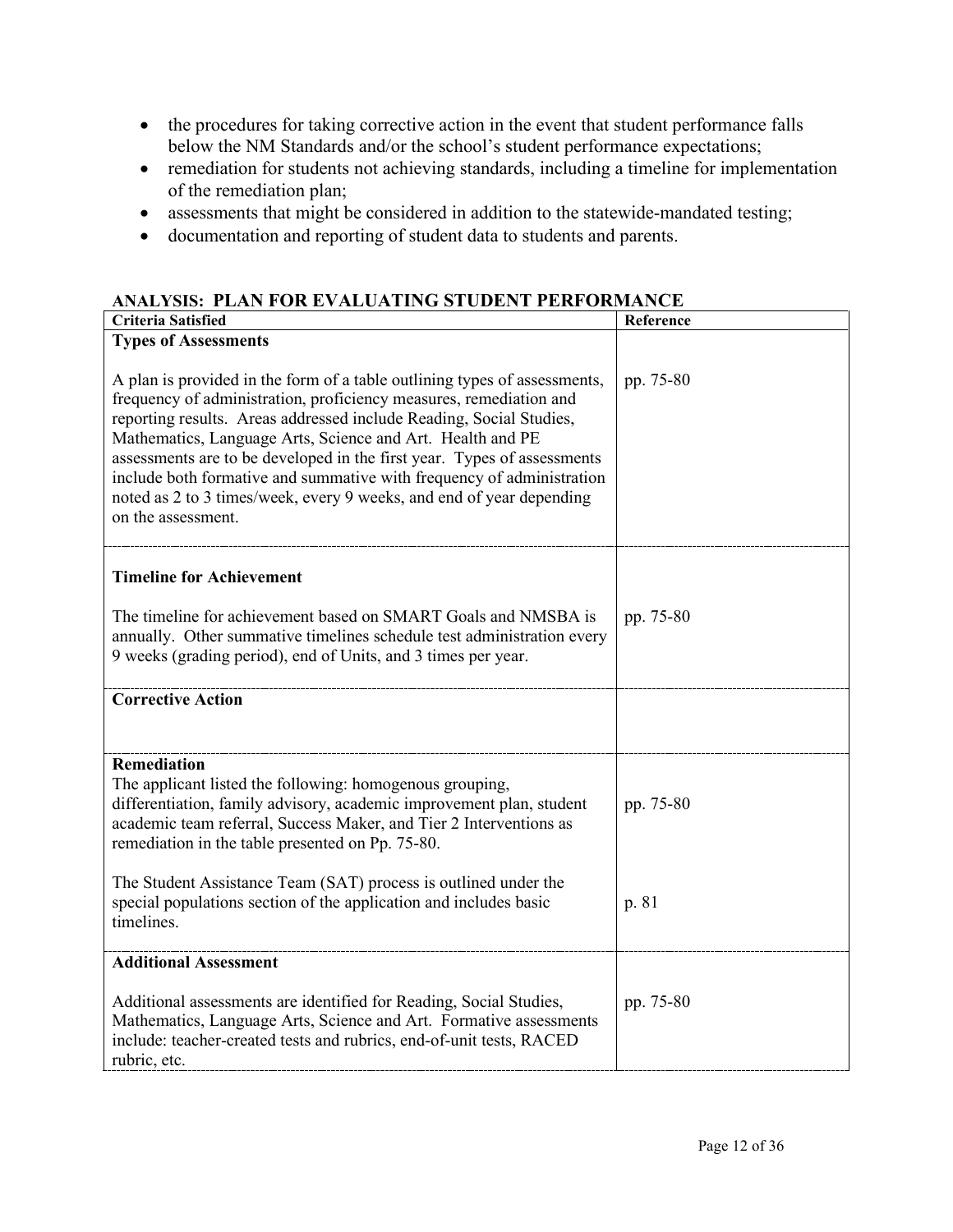| <b>Documentation and Reporting</b>                                                                                                                                                                                                  |                                                                                                                                                                                                                                                                                                                                                                                                                                                                                                    |
|-------------------------------------------------------------------------------------------------------------------------------------------------------------------------------------------------------------------------------------|----------------------------------------------------------------------------------------------------------------------------------------------------------------------------------------------------------------------------------------------------------------------------------------------------------------------------------------------------------------------------------------------------------------------------------------------------------------------------------------------------|
| Formats for documentation and reporting of student data include: Mid-<br>term progress reports, 9-week progress reports, classroom and personal<br>graphs, classroom and personal scattergrams, and formal NMSBA<br>parent reports. | pp. 75-80                                                                                                                                                                                                                                                                                                                                                                                                                                                                                          |
| Criteria Not Sufficiently Addressed, Concerns & Additional Questions                                                                                                                                                                | Reference                                                                                                                                                                                                                                                                                                                                                                                                                                                                                          |
| <b>Types of Assessments</b>                                                                                                                                                                                                         |                                                                                                                                                                                                                                                                                                                                                                                                                                                                                                    |
| Specific short cycle assessments for core content areas are not yet<br>identified.                                                                                                                                                  | pp. $75 - 79$<br>The applicants submitted a<br>written response on $8/25/09$ to<br>clarify selection of short cycle<br>assessments for Reading,<br>Math, Science and Social<br>Studies.                                                                                                                                                                                                                                                                                                            |
| <b>Timeline for Achievement</b>                                                                                                                                                                                                     |                                                                                                                                                                                                                                                                                                                                                                                                                                                                                                    |
| It is unclear why the goal for reading is written to reflect a period of<br>three years, while the other core content area goals are written to reflect<br>one year.                                                                | p. 74<br>The applicants responded in<br>writing on $8/11/09$ and<br>clarified that the reason the<br>other core content area goals<br>are written to reflect only one<br>year is because SV Prep may<br>be using a different short-cycle<br>assessment for those core<br>areas and would like to<br>establish accurate baseline<br>data. Once accurate baseline<br>data is collected in these other<br>core areas then they would be<br>able to create appropriate<br>goals for a three-year span. |
| <b>Corrective Action</b>                                                                                                                                                                                                            |                                                                                                                                                                                                                                                                                                                                                                                                                                                                                                    |
| Corrective action that identifies procedures in the event that student<br>performance falls below the NM Standards and/or the school's student<br>performance expectations is not specifically addressed.                           | The applicants submitted a<br>written response on $8/25/09$ to<br>address a corrective action<br>process for students whose<br>performance falls below the<br>NM Standards.                                                                                                                                                                                                                                                                                                                        |
| <b>Remediation</b><br>The timeline for implementation of the remediation plan for students<br>not achieving standards is not clearly addressed.                                                                                     | pp. 75-80<br>The applicants submitted a<br>written response on $8/25/09$ to                                                                                                                                                                                                                                                                                                                                                                                                                        |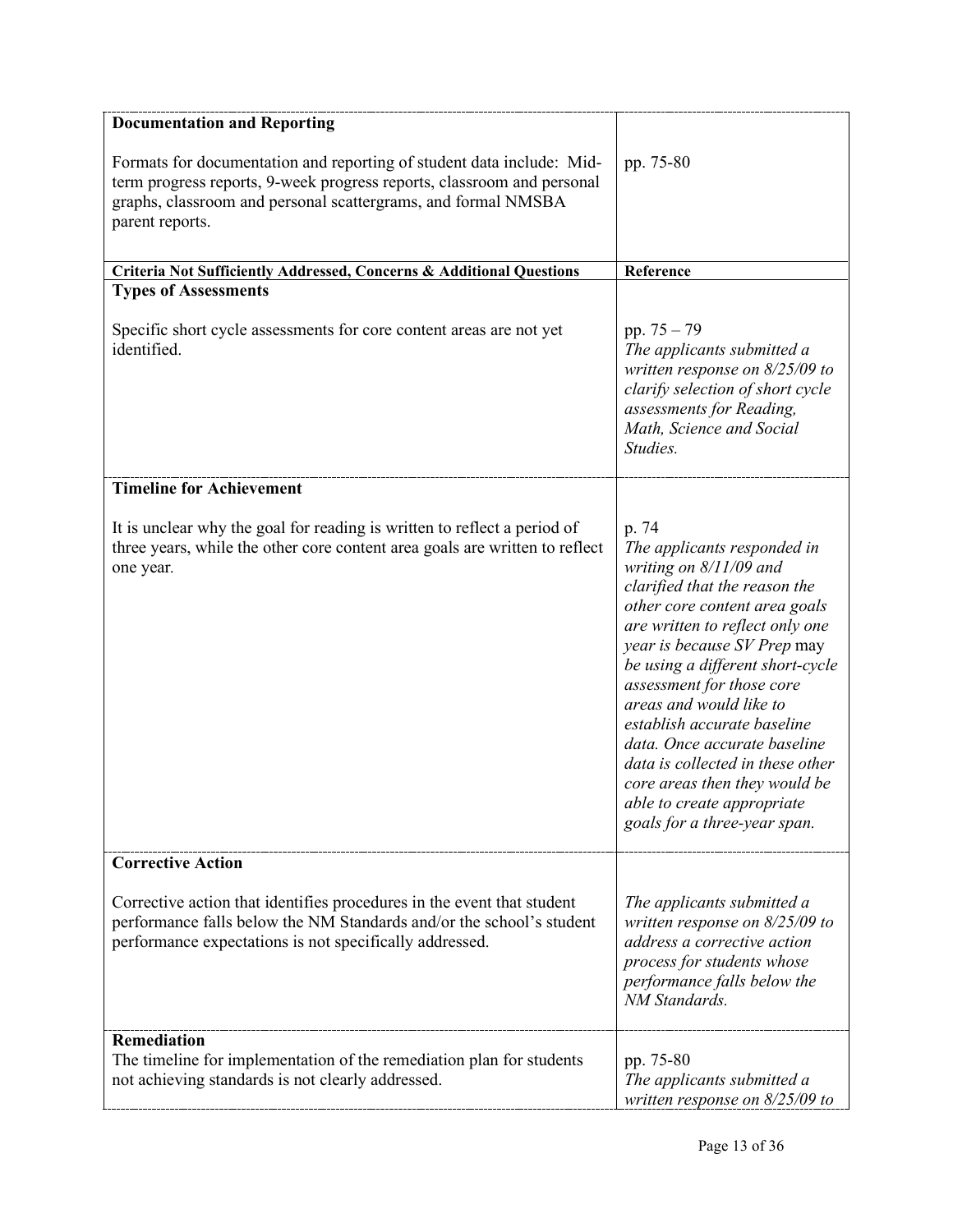|                                                                                                                                                                 | clarify the timeline for<br><i>remediation</i>                                                                                                                                 |
|-----------------------------------------------------------------------------------------------------------------------------------------------------------------|--------------------------------------------------------------------------------------------------------------------------------------------------------------------------------|
| <b>Additional Assessment</b>                                                                                                                                    |                                                                                                                                                                                |
| No concerns noted.                                                                                                                                              |                                                                                                                                                                                |
| <b>Documentation and Reporting</b>                                                                                                                              |                                                                                                                                                                                |
| Parents will receive end-of-year reports on NMSBA; however it is<br>unclear if and when parents are informed of student progress based on<br>other assessments. | pp. 75-80<br>The applicants submitted a<br>written response on $8/25/09$ to<br>clarify additional reporting of<br>student progress to parents<br>(based on other assessments). |

## **E. SPECIAL POPULATIONS**

A Special Populations subsection will be complete if it has addressed the following components:

- Suggested modifications to the proposed educational program to meet individual student needs, such as bilingual, limited English proficient, and special education;
- An outline of a special education plan *(the final plan of which must be completed and submitted to the charter authorizer by the end of the planning year)* that demonstrates understanding of state and federal special education requirements including the fundamental obligation to provide a free, appropriate education to students identified with disabilities;
- How the charter school will provide access to ancillary services including, but not limited to, counseling and health.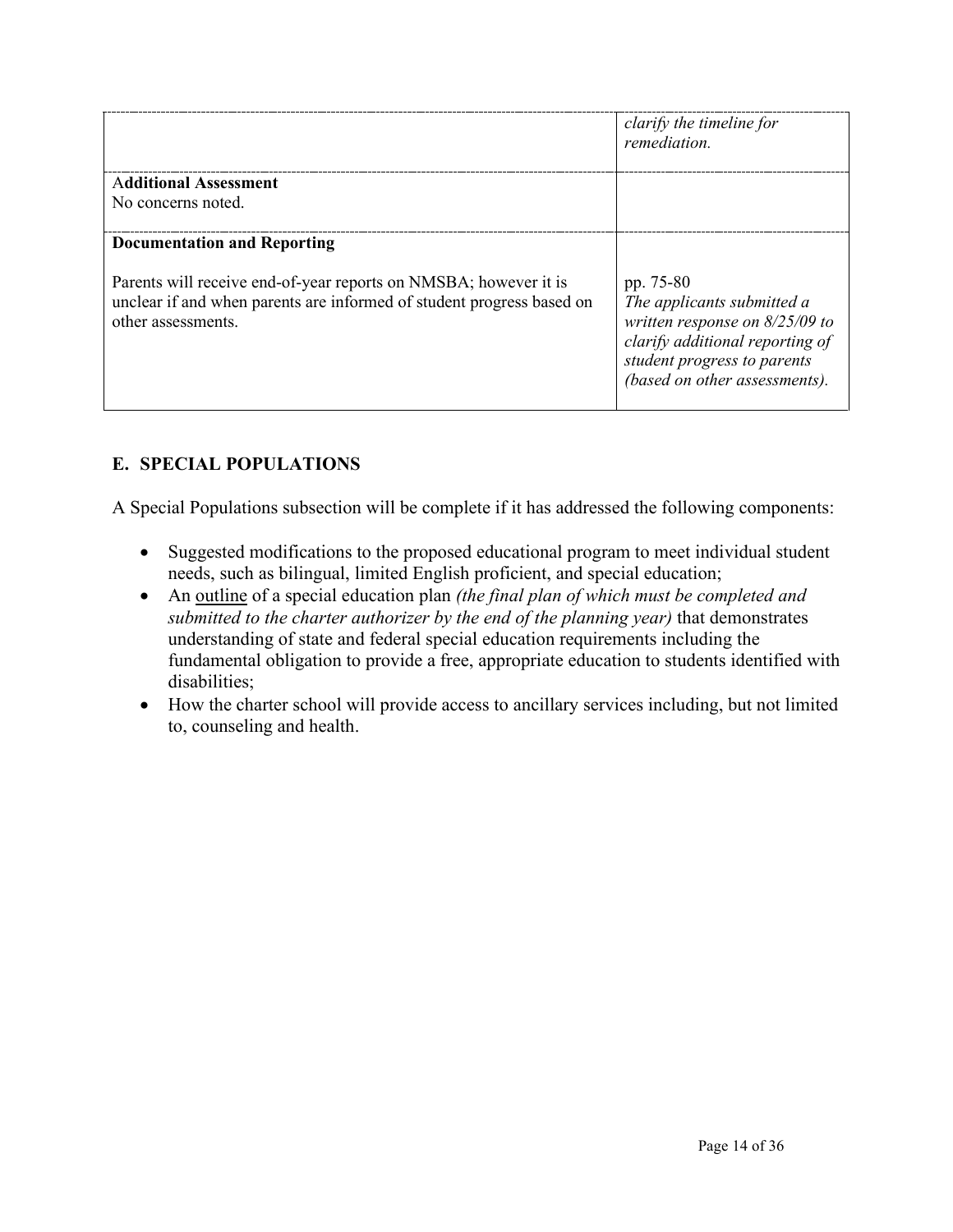### **ANALYSIS: SPECIAL POPULATIONS**

| <b>Criteria Satisfied</b>                                                                                                                                                                                                                                                                                                            | Reference        |
|--------------------------------------------------------------------------------------------------------------------------------------------------------------------------------------------------------------------------------------------------------------------------------------------------------------------------------------|------------------|
| <b>Modifications to meet Individual Student Needs</b>                                                                                                                                                                                                                                                                                |                  |
| The application addresses the identification process for review by the<br>Student Assistance Team and implementation of the three-tiered<br>approach outlined in the NMPED Student Assistance Team Manual.<br>Classroom-based interventions, special education referral and IEP<br>development are addressed as part of the process. | p. 81            |
| The 504 process is addressed.                                                                                                                                                                                                                                                                                                        | p. 83            |
| The applicant will use a Home Language Survey to identify students<br>whose Primary Home Language is Other Than English (PHLOTE) and<br>will administer the New Mexico English Language Proficiency<br>Assessment (NMELPA).                                                                                                          | p. 84-85         |
| The applicant proposes to use the Sheltered Instruction Observation<br>Protocol (SIOP) model to support English Language Learners (ELL)<br>and provided an overview.                                                                                                                                                                 | pp. 85-87        |
| <b>Special Education Plan</b>                                                                                                                                                                                                                                                                                                        |                  |
| The applicant proposes to use the PED Student Assistance Team<br>Manual as guidance for providing student support, including the three-<br>tiered approach.                                                                                                                                                                          | p. 81            |
| A basic outline of the Special Education Plan moving from least<br>restrictive to most restrictive environments is presented.                                                                                                                                                                                                        | pp. 81-82        |
| <b>Access to Ancillary Services</b>                                                                                                                                                                                                                                                                                                  |                  |
| South Valley Preparatory School will contract with licensed providers<br>to provide ancillary services as needed to eligible students.                                                                                                                                                                                               | p. 83            |
| Although types of ancillary services are not identified in this section, in<br>the budget provided on page 90, \$4,000 is set aside annually for<br>ancillary services such as diagnosticians, occupational therapists, social<br>workers, and speech therapists for services provided prior to the 40 <sup>th</sup><br>day.         | pp. 90 and p. 83 |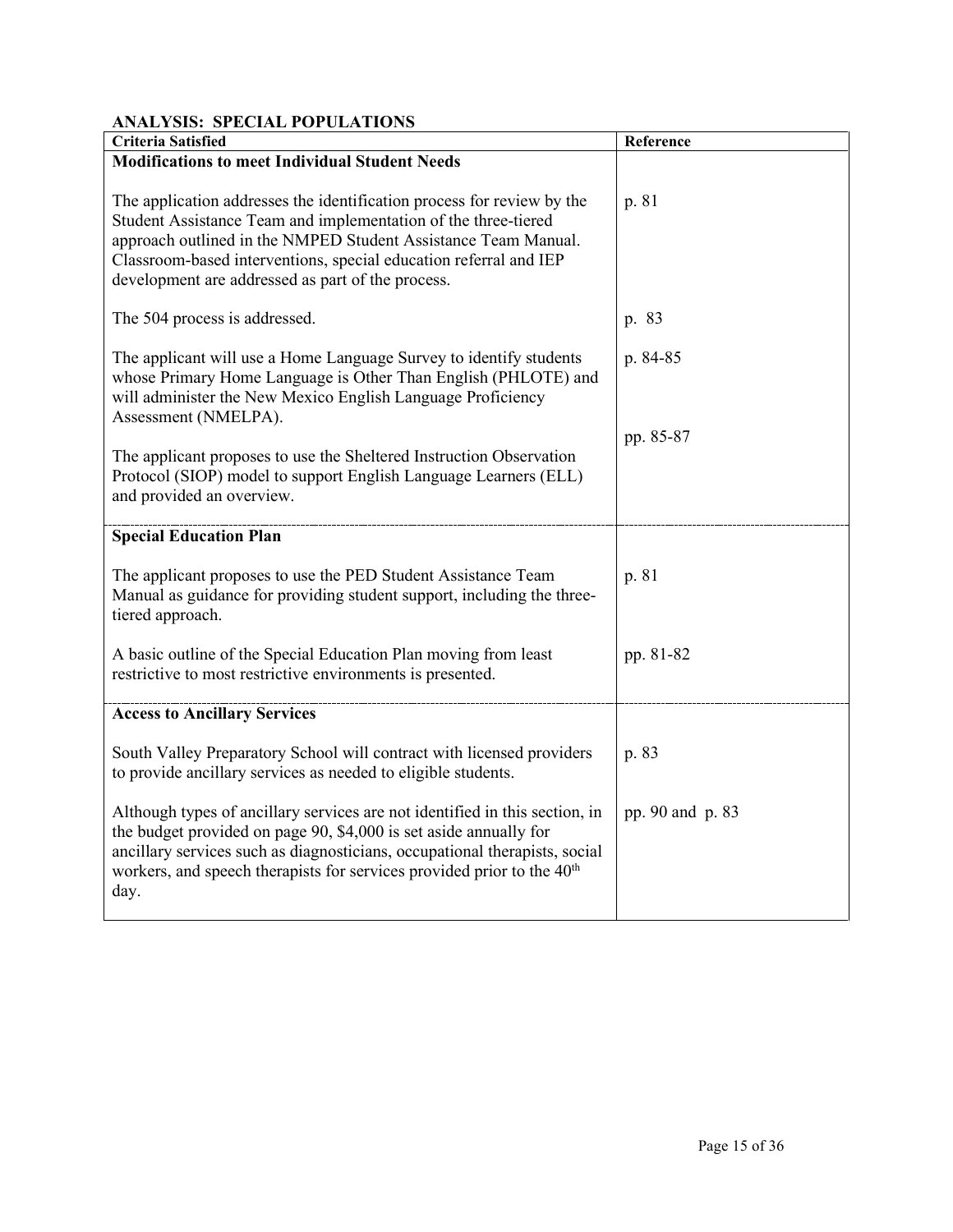| Criteria Not Sufficiently Addressed, Concerns & Additional Questions                                                                                                 | Reference                                                                                                                         |
|----------------------------------------------------------------------------------------------------------------------------------------------------------------------|-----------------------------------------------------------------------------------------------------------------------------------|
| <b>Modifications to meet Individual Student Needs</b>                                                                                                                |                                                                                                                                   |
| Clarification needed in regard to the following statement on page 84:<br>"This surveyfor identifying English language learner (ELL) students<br>in private schools." | P. 84<br>During the applicant interview<br>on $8/5/09$ , the applicants<br>clarified that these two<br>statements were "errors in |
| The identification process for an ELL student is unclear. P. 84                                                                                                      | wording"; the correct process<br>for identifying ELL students<br>was clearly stated during the<br><i>interview.</i>               |
| <b>Special Education Plan</b>                                                                                                                                        |                                                                                                                                   |
| No concerns noted.                                                                                                                                                   |                                                                                                                                   |
| <b>Access to Ancillary Services</b>                                                                                                                                  |                                                                                                                                   |
| No concerns noted.                                                                                                                                                   |                                                                                                                                   |

### **EDUCATIONAL PLAN SUMMARY**

| <b>The contract</b><br>$\sim$ - - $\sim$ + $\sim$ | pproaches<br>лμ | . |  |
|---------------------------------------------------|-----------------|---|--|
|                                                   |                 |   |  |

#### **ANALYSIS: EDUCATIONAL PLAN SUMMARY**

#### **Strengths**

The philosophy and approach are well supported by research, articles and studies. Most components of the educational plan, including strategies and methods to be used, scope and sequence for core subject areas, and student performance expectations (SMART Goals) are substantially described. A clear phasein plan is presented, beginning with a Core Team I for grades 6-8 with 78 students in year one and following in year two with a Core Team II beginning at the  $6<sup>th</sup>$  grade level and increasing to grade 8 by year four. Core Team I will mentor Core Team II to maintain integrity and continuity of the foundational philosophy of the school.

Data from comparative AYP results for 2007-2008 demonstrate the success of the former Kit Carson Middle School Academy Model which the applicants propose to replicate. In addition, the applicants have prior experience with the Academy Model which may serve to increase the probability of success for the proposed South Valley Preparatory Academy.

Overall, the proposed Educational Plan reflects substantial knowledge about the necessary components of the application and the requirements of law.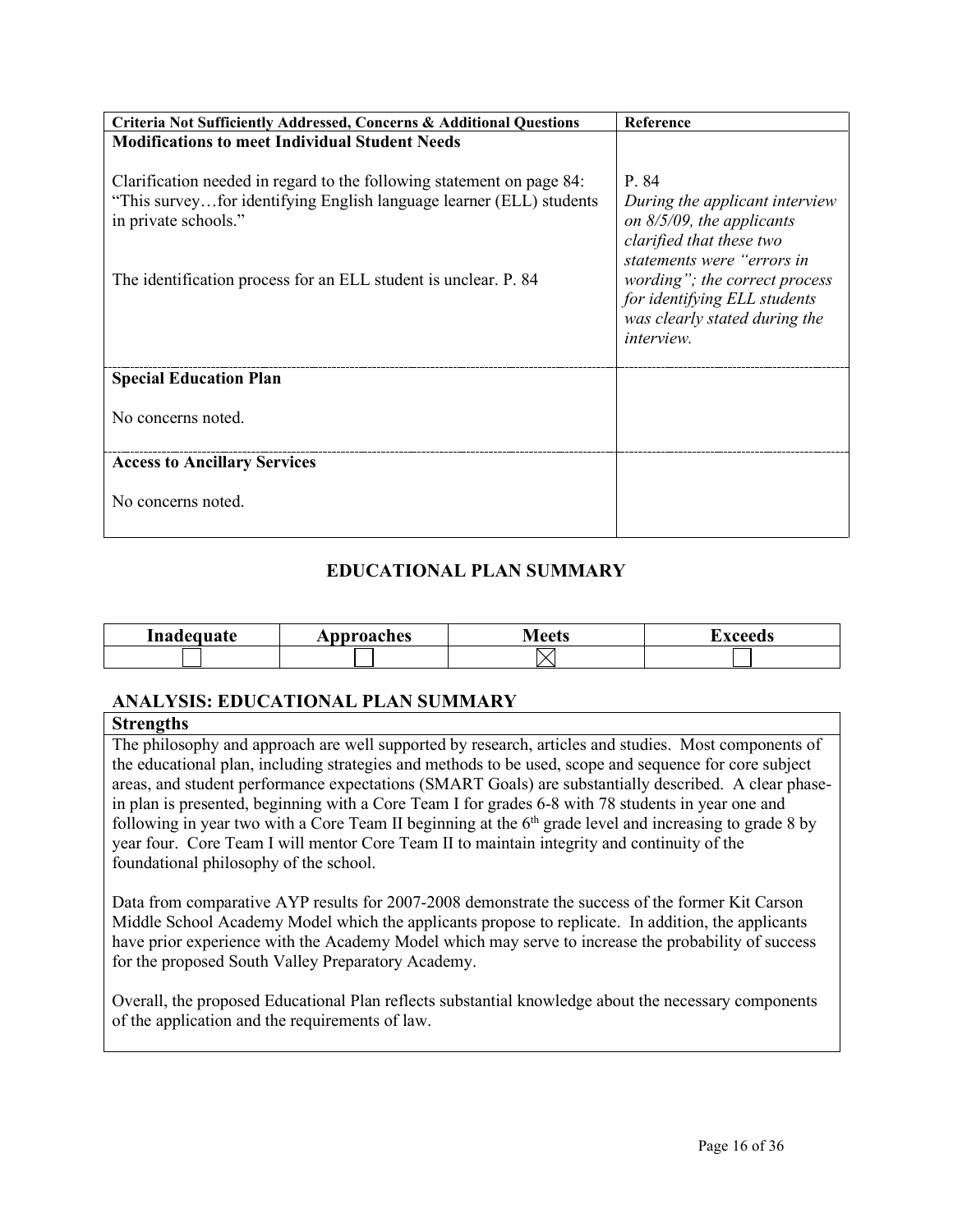#### **Concerns and Additional Questions**

Although some concerns were identified during the applicant interview and in the preliminary analysis, the applicants satisfactorily clarified those concerns through oral responses (8/5/09) and written responses (8/11/09 and 8/25/09).

# **VI. FINANCIAL PLAN**

The Financial Plan should provide a description of how the school leadership intends to manage the school's finances, including assurances that public funds will be used appropriately and in compliance with all applicable federal and state requirements and laws. It should present a clear picture of the school's financial viability including the soundness of revenue projections; expenditure requirements; and how well the school's budget aligns with and supports implementation of the mission and educational plan.

## **A. BUDGET**

A Budget subsection will be complete if it has addressed the following components:

- A completed revenue projection form 910B5 (included in the application appendices).
- A balanced proposed operating budget covering each year of the charter term based on current unit value using the Budget Spreadsheet (included in the application appendices).
- A detailed narrative description of the revenue and expenditure assumptions on which the operating budget is based. The budget narrative should provide sufficient information to fully understand how budgetary figures were determined. The following should be addressed:
	- o major start-up expenses, including staffing and benefits; special education services; facility costs; materials and services; and contracted services; and
	- $\circ$  spending priorities that align with the school's mission, educational program, management structure, professional development needs, and growth plan.
- A detailed narrative description of all revenue sources other than SEG funding, to include any federal, state, or private funds and/or grants.
- A detailed narrative description of the expenditure assumptions for these other revenue sources.

#### **ANALYSIS: BUDGET**

| <b>Criteria Satisfied</b>                                                                   | Reference |
|---------------------------------------------------------------------------------------------|-----------|
| <b>Revenue Projection Form 910B5</b>                                                        |           |
|                                                                                             |           |
| A completed Revenue Projection Form 910B5 is included as Appendix $\mid p.161$ (Appendix B) |           |
| B for the first year of operation and is based on anticipated enrollment                    |           |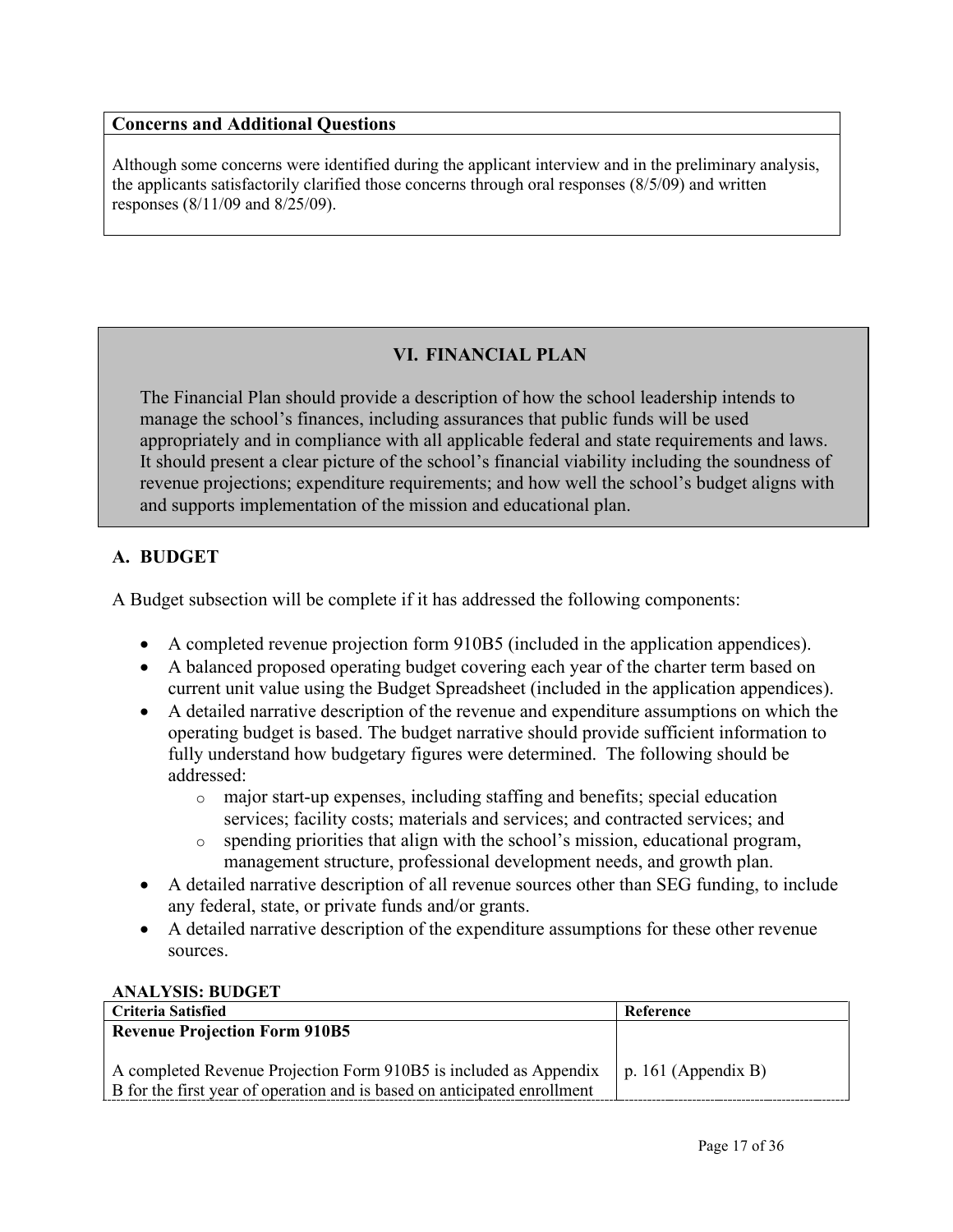| of 78 students. A total of \$550,338.82 is anticipated for SEG.                                                                                                                                                                       |                            |
|---------------------------------------------------------------------------------------------------------------------------------------------------------------------------------------------------------------------------------------|----------------------------|
| The Form 910B5 uses the correct T&E index of 1.087 for revenue<br>projection.                                                                                                                                                         |                            |
| <b>Operating Budget</b>                                                                                                                                                                                                               |                            |
| The applicant provided a proposed operating budget for each year over<br>a term of five years using the Budget Spreadsheet. Appendix C                                                                                                | pp. 162-171 (Appendix C)   |
| <b>Revenue and Expenditure Assumptions</b><br>A narrative description of expenditure assumptions is provided that<br>demonstrates a clear understanding of the budgeting process.                                                     | pp. 88-92                  |
| The Budget addressed start-up costs associated with staffing, including<br>benefits, facility costs, materials and services, and contracted services.<br>\$202,500 is budgeted for 4.5 teachers at \$45,000 per year for Year 1.      | pp. $162-171$ (Appendix C) |
| Amounts budgeted for Teacher Training, Other Textbooks and some<br>Student Travel support the core curriculum and service learning<br>program.                                                                                        | pp. 162-171 (Appendix C)   |
| Amounts are also budgeted to support training for the principal and the<br>business manager.                                                                                                                                          | pp. 90 & 91                |
| The applicant notes that textbooks will be purchased using instructional<br>materials funds that are awarded in the first year of the school's<br>operation; however, this is intentionally not reflected in SEG operating<br>budget. | p. 89                      |
| The school intends to employ a full-time business manager and<br>indicates it has a verbal commitment from a prospective Business<br>Manager.                                                                                         | p. 91                      |
| An understanding of lease payment assistance through PSFA is<br>demonstrated. Rent/lease funds included in budget for first year until<br>lease payment assistance available.                                                         | p. 92                      |
| School does not intend to provide transportation, but understands that<br>students with an Individualized Education Plan (IEP) requiring<br>transportation must be provided with transportation.                                      | p. 92                      |
| <b>Revenue Sources Other Than SEG Funds</b>                                                                                                                                                                                           |                            |
| The applicant intends to apply for<br>Federal Charter Schools Stimulus funds in the amount of \$350,000.<br>٠<br>(Planning and Implementation Grant)<br>Instructional materials                                                       | p. 92                      |
| Lease-payment assistance funding from PSFA in the estimated<br>amount of \$54,600, and                                                                                                                                                |                            |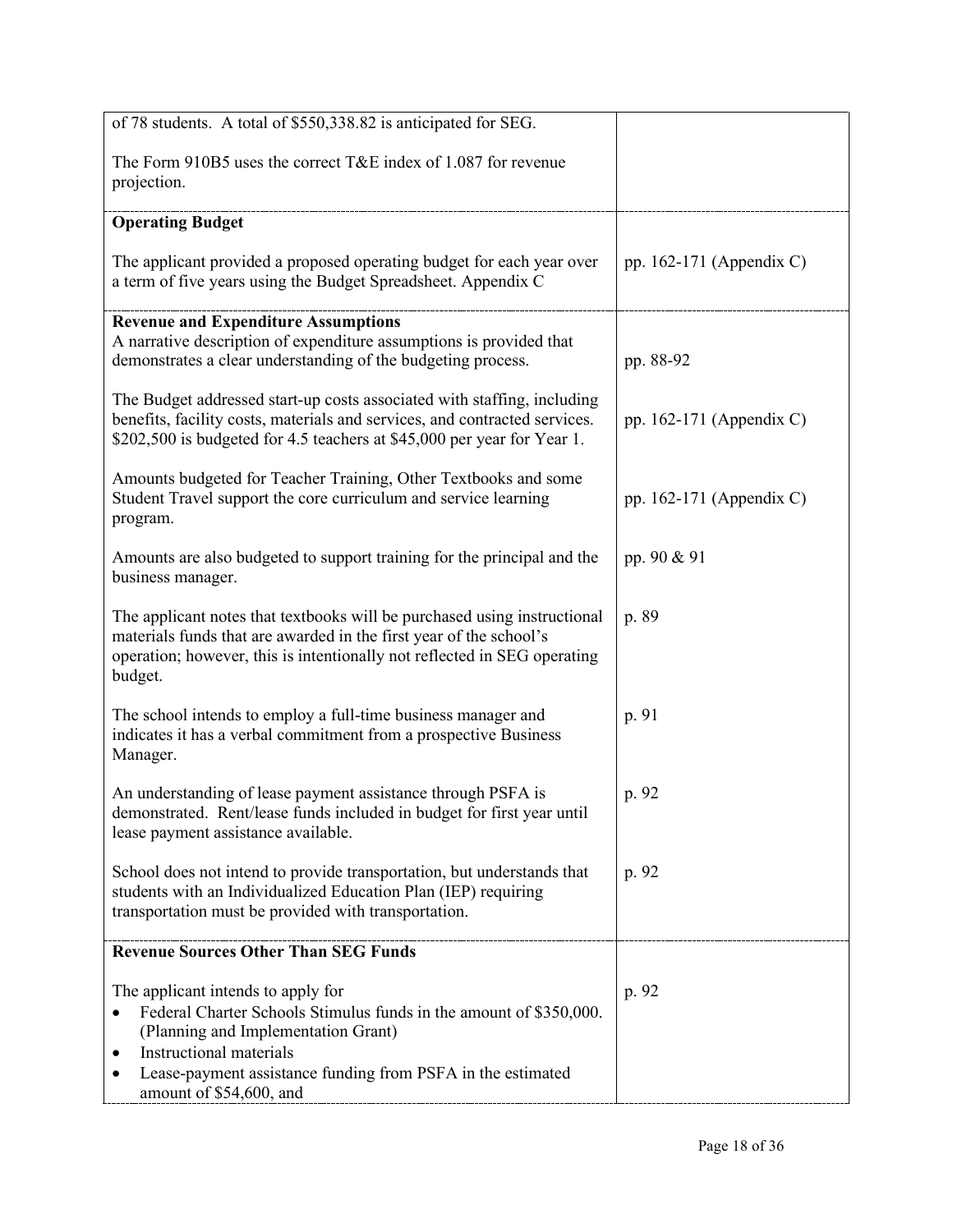| National School Lunch and Breakfast Program funding (A high<br>percentage of eligible students is expected.)                                                                 |                                                                                                                                                                                                                                                                                                                           |
|------------------------------------------------------------------------------------------------------------------------------------------------------------------------------|---------------------------------------------------------------------------------------------------------------------------------------------------------------------------------------------------------------------------------------------------------------------------------------------------------------------------|
| No private funds or grants are anticipated or addressed.                                                                                                                     |                                                                                                                                                                                                                                                                                                                           |
| <b>Expenditure Assumptions for Other Than SEG Funds</b>                                                                                                                      |                                                                                                                                                                                                                                                                                                                           |
| The applicant has provided a list of anticipated expenditure areas for<br>use of the federal stimulus funds if granted. The PSFA Grant will be<br>used to secure a facility. | p. 93-94                                                                                                                                                                                                                                                                                                                  |
| Criteria Not Sufficiently Addressed, Concerns & Additional Questions                                                                                                         | Reference                                                                                                                                                                                                                                                                                                                 |
| <b>Revenue Projection Form 910B5</b>                                                                                                                                         |                                                                                                                                                                                                                                                                                                                           |
| No concerns noted.                                                                                                                                                           |                                                                                                                                                                                                                                                                                                                           |
| <b>Operating Budget</b>                                                                                                                                                      |                                                                                                                                                                                                                                                                                                                           |
| The middle school principal's salary as budgeted does not meet New<br>Mexico's minimum salary requirement.                                                                   | p. 166<br>During the interview on<br>8/5/09, the applicants<br>indicated that they were aware<br>of the error and stated the<br>correct Middle School<br>Principal salary of \$70,000 as<br>stated on a chart provided on<br>p. 202 of the application.                                                                   |
| <b>Revenue and Expenditure Assumptions</b>                                                                                                                                   |                                                                                                                                                                                                                                                                                                                           |
| Clarification needed. In Year one, no special education teacher is<br>budgeted.                                                                                              | During the interview on<br>8/5/09, the applicants stated<br>that this was intentional and<br>that for the first year, a dual-<br>certified teacher would assume<br>special education duties based<br>on need established by the<br>actual student population. If<br>necessary, additional support<br>would be contracted. |
| <b>Revenue Sources Other Than SEG Funds</b>                                                                                                                                  |                                                                                                                                                                                                                                                                                                                           |
| No concerns noted.                                                                                                                                                           |                                                                                                                                                                                                                                                                                                                           |
| <b>Expenditure Assumptions for Other Than SEG Funds</b>                                                                                                                      |                                                                                                                                                                                                                                                                                                                           |
| No concerns noted.                                                                                                                                                           |                                                                                                                                                                                                                                                                                                                           |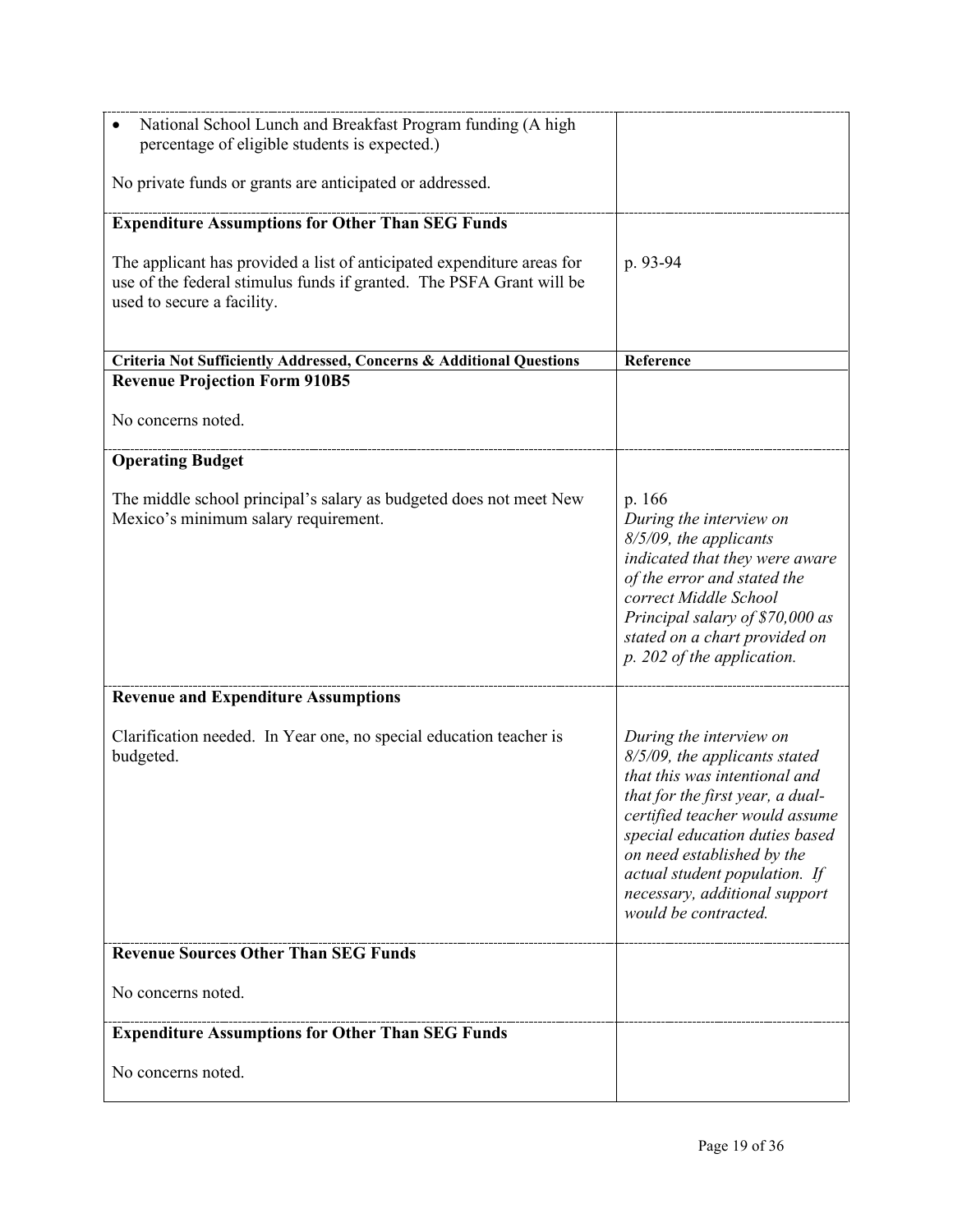### **B. FISCAL MANAGEMENT**

A plan for fiscal management subsection will be complete if it has addressed the following components:

- A detailed plan indicating how the charter school will manage its fiscal responsibilities.
- A description of the school's internal control procedures that it will utilize to safeguard assets, segregate its payroll and other check disbursement duties, provide reliable financial information, promote operational efficiency, and ensure compliance with all applicable federal statutes and regulations and state statutes and rules relative to fiscal procedures.
- A description of the manner in which the annual audit of the financial operations of the charter school is to be conducted.

| <b>Criteria Satisfied</b>                                                                                                                                                                                                                                                                                     | Reference  |
|---------------------------------------------------------------------------------------------------------------------------------------------------------------------------------------------------------------------------------------------------------------------------------------------------------------|------------|
| <b>Fiscal Management Plan</b><br>A clear plan for managing fiscal responsibilities is provided.                                                                                                                                                                                                               | pp. 95-98  |
| <b>Internal Control Procedures</b><br>The application provides a comprehensive description of internal<br>control procedures to be utilized for safeguarding assets, segregation of<br>duties, providing reliable financial information, promote operational<br>efficiency, and ensuring compliance with law. | pp. 99-118 |
| <b>Annual Audit of Financial Operations</b><br>The application includes a clear description of the manner in which the<br>annual audit of the financial operations of the charter school will be<br>conducted.                                                                                                | p. 103     |

#### **ANALYSIS: FISCAL MANAGEMENT**

| Criteria Not Sufficiently Addressed, Concerns & Additional Questions | Reference |
|----------------------------------------------------------------------|-----------|
| <b>Fiscal Management Plan</b>                                        |           |
|                                                                      |           |
| No concerns noted.                                                   |           |
|                                                                      |           |
| <b>Internal Control Procedures</b>                                   |           |
|                                                                      |           |
| No concerns noted.                                                   |           |
|                                                                      |           |
|                                                                      |           |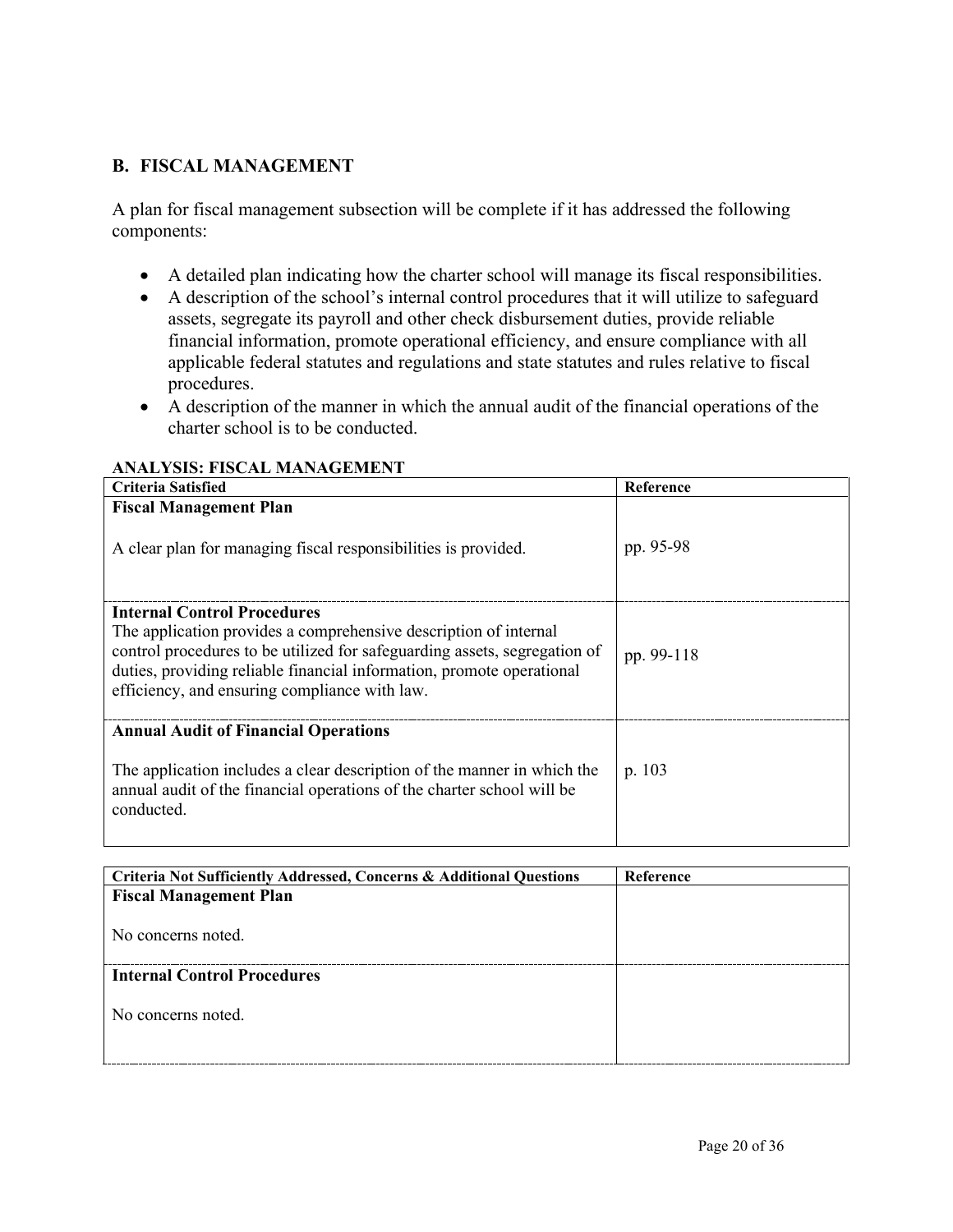| <b>Annual Audit of Financial Operations</b> |  |
|---------------------------------------------|--|
| No concerns noted.                          |  |

### **FINANCIAL PLAN SUMMARY**

| Inadequate<br>maa | pproaches<br>$\mathbf{A}$ . | /laate | ----- |
|-------------------|-----------------------------|--------|-------|
|                   |                             |        |       |

### **ANALYSIS: FINANCIAL PLAN SUMMARY**

#### **Strengths**

The applicants submitted a completed 910B5 Revenue Projection and a five-year budget spreadsheet, clearly described expenditure assumptions for SEG and revenue sources other than SEG, and overall, demonstrated a clear understanding of public school financial requirements.

Also provided are 1) a clear plan for managing fiscal responsibilities and 2) a comprehensive description of internal control procedures to be utilized for safeguarding assets, segregation of duties, providing reliable financial information, promoting operational efficiency, and ensuring compliance with law.

#### **Concerns and Additional Questions**

Although some concerns regarding the financial plan section of the application were identified during the applicant interview and in the preliminary analysis, the applicants satisfactorily clarified those concerns through oral responses (8/5/09) and written responses (submitted 8/11/09 and 8/25/09).

# **VII. GOVERNANCE /MANAGEMENT PLAN**

The Governance/Management Plan should provide an understanding of how the school will be governed and managed. It should present a clear picture of the school's governance and management practices, what roles and responsibilities various groups and individuals will have, and how those groups will relate to one another. The Plan should outline how decisions are made at the school site, and provide a convincing picture of the school leadership's capacity to successfully operate the school. In addition, the governing body of a charter school is, first and foremost, publically accountable for student academic performance and the expenditure of public funds.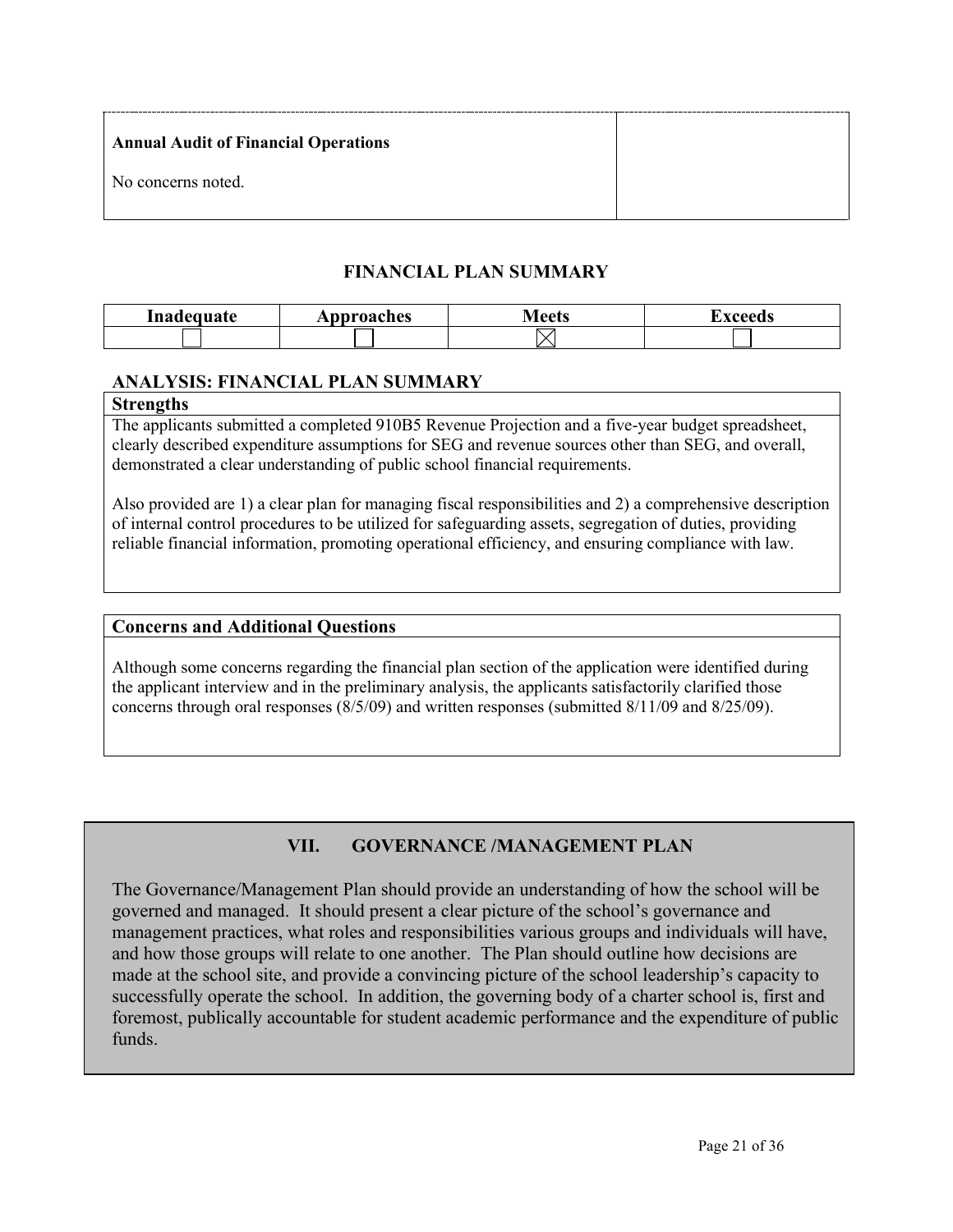### **A. GOVERNANCE STRUCTURE**

The Governance Structure subsection will be complete if it has addressed the following components:

- A description of how the school will be governed.
- An organizational chart for the school and a narrative description of the chart that explains the proposed school site-based personnel reporting structure to the governing body and the relationship of the governing body to the school's leader and administration.
- Delineation of the roles and responsibilities of parent councils, advisory committees and/or community groups in relation to the governing body.
- Policies and procedures by which the governing body will operate that demonstrate an understanding of all applicable statutes and regulations, including the open meetings act.
- Policies and procedures will address:
	- o board powers and duties;
	- o the criteria and the process that will be used to select the school's head administrator;
	- o budgeting and operation of the school; and
	- o how decisions will be made.

#### **ANALYSIS: GOVERNANCE STRUCTURE**

| <b>Criteria Satisfied</b>                                                                                                                                                                                | Reference             |
|----------------------------------------------------------------------------------------------------------------------------------------------------------------------------------------------------------|-----------------------|
| How the school will be governed                                                                                                                                                                          |                       |
| The applicant stated that the school will be governed pursuant to the<br>bylaws of the Governing Council. Proposed By-Laws are included as<br>Appendix D.                                                | p. 119 and Appendix D |
| The Governing Council will include a non-voting general membership<br>made up of teaching staff, students and parents which will function in<br>an advisory capacity.                                    | p. 120                |
| The basic responsibilities and primary purpose of the Governing<br>Council are stated.                                                                                                                   | pp. 120, 122          |
| Organizational chart and narrative description                                                                                                                                                           |                       |
| A school organizational chart is provided.                                                                                                                                                               | p. 119                |
| The narrative indicates that the Principal is responsible for providing<br>leadership and decision making in the day-to-day operations of the<br>school and is responsible for supervision of all staff. | p. 120                |
| Delineated roles and responsibilities                                                                                                                                                                    |                       |
| A Family Advisory Committee will serve to identify and discuss<br>academic, social, and emotional concerns pertaining to students. A                                                                     | pp. 120-121           |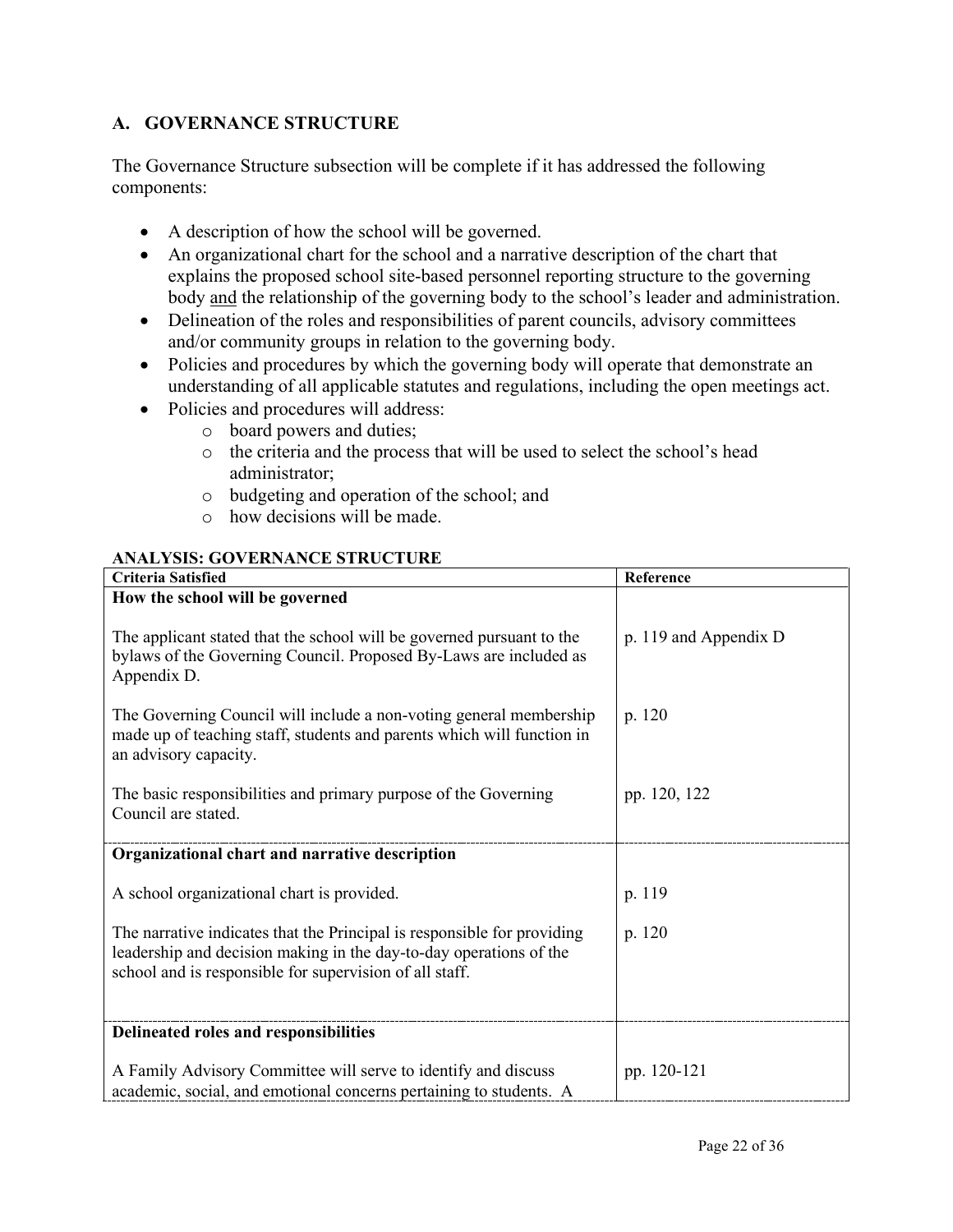| Student Government will be established to address students' social<br>concerns. A Parent Advisory Committee will be established to address<br>the school's needs to include, but not limited to fundraising and event<br>coordination. A representative from each committee will sit on the<br>general membership. |                    |
|--------------------------------------------------------------------------------------------------------------------------------------------------------------------------------------------------------------------------------------------------------------------------------------------------------------------|--------------------|
| Governing body policies and procedures                                                                                                                                                                                                                                                                             | pp. 172 - 183      |
| Proposed Governing Council By-Laws are included as Appendix D.<br>Board powers and duties are addressed. Responsibility for review,<br>approval and monitoring the implementation of the annual budget is<br>addressed                                                                                             | p. 172, Appendix D |
| The proposed Bylaws state that the GC members will familiarize<br>themselves with the Charter Schools Act; School Personnel Act;<br>Procurement Code; Open Meetings Act; and Public School Finance<br>Act.                                                                                                         | p. 122             |
| The applicant further stated that the Council conducts its business in<br>compliance with the Open Meetings Act.                                                                                                                                                                                                   |                    |

| Criteria Not Sufficiently Addressed, Concerns & Additional Questions                                                                                                                                                                                                                                                                                                                                                                                                                                                                                                                                                                                                                                           | Reference                                                                                                                                                                                                                                                                                                                                                                                           |
|----------------------------------------------------------------------------------------------------------------------------------------------------------------------------------------------------------------------------------------------------------------------------------------------------------------------------------------------------------------------------------------------------------------------------------------------------------------------------------------------------------------------------------------------------------------------------------------------------------------------------------------------------------------------------------------------------------------|-----------------------------------------------------------------------------------------------------------------------------------------------------------------------------------------------------------------------------------------------------------------------------------------------------------------------------------------------------------------------------------------------------|
| How the school will be governed                                                                                                                                                                                                                                                                                                                                                                                                                                                                                                                                                                                                                                                                                |                                                                                                                                                                                                                                                                                                                                                                                                     |
| The founders propose to establish an interim Governing Council until a<br>permanent Governing Council is appointed or elected. The proposed<br>By-Laws state that the first regular Governing Council meeting is<br>scheduled for Fall 2010. Charter School rule requires that a Governing<br>Council of a state-chartered charter school qualify as a Board of<br>Finance. Names of the governing council members and an assurance<br>from each member that they have read the application and agree to its<br>submission to the chartering authority must be submitted before a<br>charter will be issued. A founder could become a council member but<br>cannot be an employee or consultant to the school. | p. 119 and p. 180                                                                                                                                                                                                                                                                                                                                                                                   |
| Organizational chart and narrative description                                                                                                                                                                                                                                                                                                                                                                                                                                                                                                                                                                                                                                                                 |                                                                                                                                                                                                                                                                                                                                                                                                     |
| The organizational chart needs clarification. As presented, it appears<br>that the Business Manager oversees the Administrative Assistant,<br>Certified Teachers and other Staff members. The organizational chart<br>included in the application does not appear to clearly represent the<br>narrative description.                                                                                                                                                                                                                                                                                                                                                                                           | p. 119<br>During the interview on<br>8/5/09, the applicants clarified<br>that the organizational chart<br>on page 119 was not meant to<br>represent lines of authority,<br>but conceptualized the chart as<br>"layers of the school". The<br>chart on page 127 was<br>intended to represent the way<br>positions interact and support<br>each other. The Principal<br>supervises teachers and other |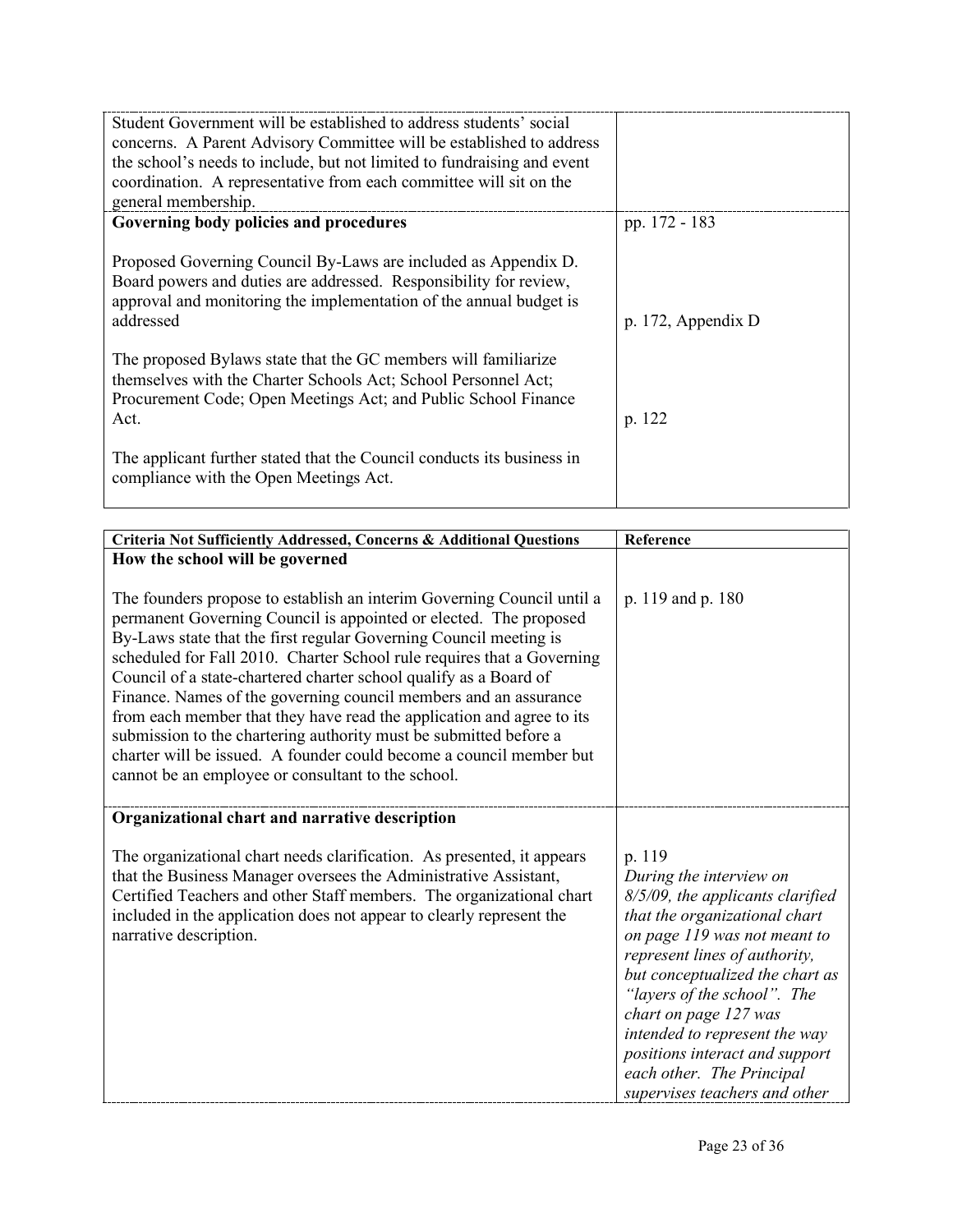|                                                                                                                                                                                                                                                         | staff members and the<br>Principal reports to the<br>Governing Council.                                                                                                                                                      |
|---------------------------------------------------------------------------------------------------------------------------------------------------------------------------------------------------------------------------------------------------------|------------------------------------------------------------------------------------------------------------------------------------------------------------------------------------------------------------------------------|
| Delineated roles and responsibilities                                                                                                                                                                                                                   |                                                                                                                                                                                                                              |
| No concerns noted.                                                                                                                                                                                                                                      |                                                                                                                                                                                                                              |
| Governing body policies and procedures                                                                                                                                                                                                                  |                                                                                                                                                                                                                              |
| The quorum requirements as stated in the narrative on page 126 ("at<br>least four members") and in the proposed By-Laws on page 181 ("a<br>simple majority") do not necessarily agree.                                                                  | pp. 126 and 181<br>The applicants submitted a<br>written response on $8/25/09$ to<br>clarify that any conflicts in the<br>proposed by-laws will be<br>addressed and corrected.                                               |
| A reference is made to "consensus action" on page 181 (By Laws).<br>Consensus actions typically do not require the body to take individual<br>votes on an issue. This procedure would be in conflict with the<br>requirements of the Open Meetings Act. | p. 181, bottom<br>The applicants submitted a<br>written response on $8/25/09$ to<br>clarify that the Governing<br>Council will not violate or take<br>any action that would be in<br>conflict with the Open<br>Meetings Act. |

# **B. DESCRIPTION OF THE GOVERNING BODY**

The Governing Body subsection will be complete if it has addressed the following components:

- A description of the responsibilities and obligations of the governing body as a whole, individual members, and officers of the governing body.
- A list of each of the members of the school's governing body.
- A brief description of the qualifications of each member of the governing body.
- A description of the plans for governing body recruitment and selection, including the orientation process for new members and ongoing professional development.
- An explanation of nature and extent of staff, families, and the community involvement in the governance of the school, and how they will be notified of the opportunity to participate in the school governance.

### **ANALYSIS: DESCRIPTION OF THE GOVERNING BODY**

| Criteria Satisfied                                                     | Reference           |
|------------------------------------------------------------------------|---------------------|
| Governing body responsibilities and obligations                        |                     |
|                                                                        |                     |
| A description of the responsibilities and obligations of the governing | p. 174 (Appendix D) |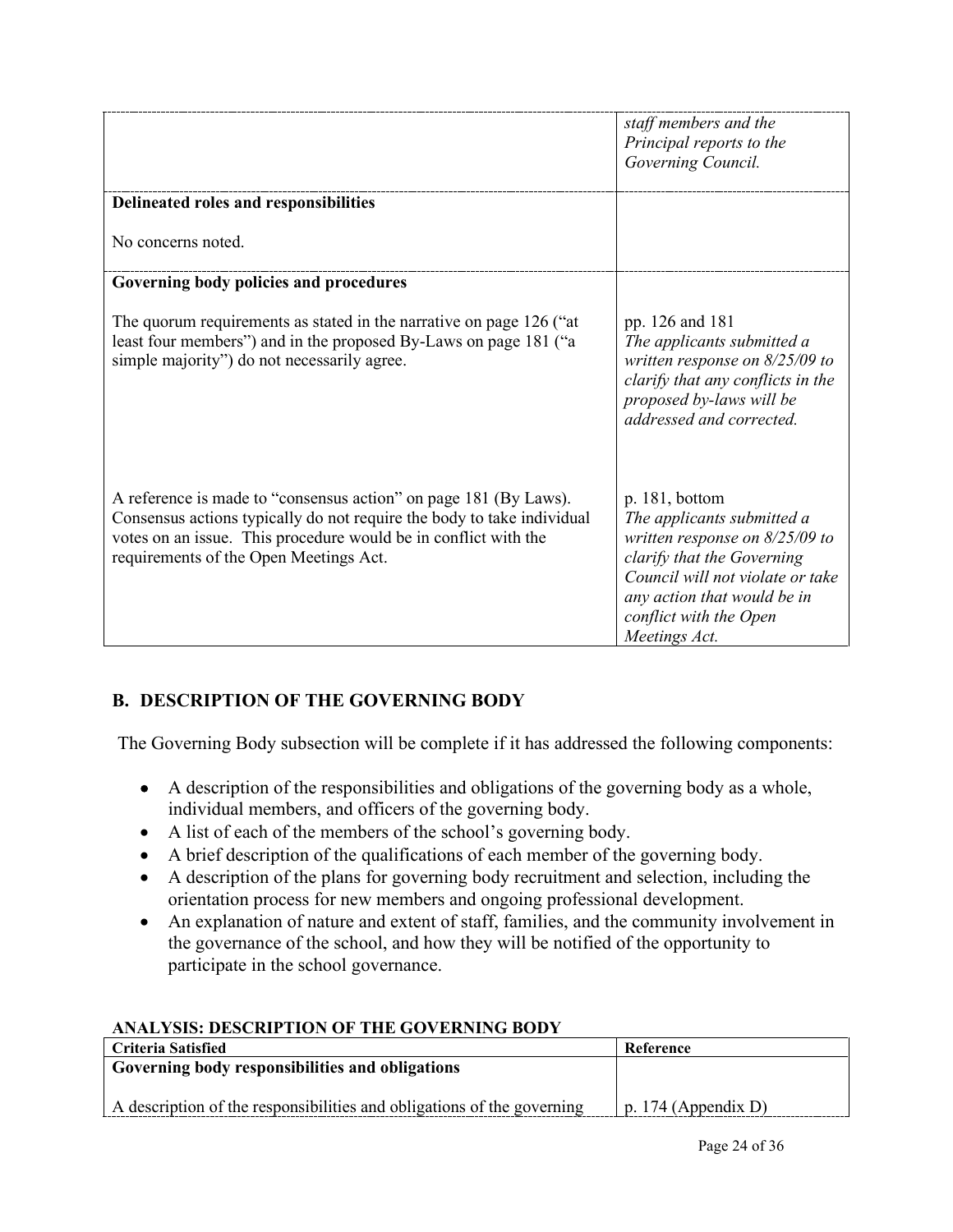| body as a whole and as individual members of the governing body is<br>provided.                                                                                                                                                                                  |            |
|------------------------------------------------------------------------------------------------------------------------------------------------------------------------------------------------------------------------------------------------------------------|------------|
| List of governing body members and qualifications                                                                                                                                                                                                                |            |
| A list of five (5) interim governing body members and their<br>qualifications is provided. All members are licensed educators.                                                                                                                                   | p. 124-125 |
| General membership categories of the Governing Council are defined<br>(e.g. Professional Educator; Business Professional; At-Large<br>Community Member; etc.)                                                                                                    | p. 124     |
| Plans for governing body recruitment, selection, orientation,<br>professional development                                                                                                                                                                        |            |
| Qualifications for positions on the Governing Council, nomination and<br>recruitment, and filling of vacancies are addressed in the proposed By-<br>Laws, p. 174.                                                                                                | p. 174     |
| Staff, families, and community involvement in governance                                                                                                                                                                                                         |            |
| Notification of Governing Council meetings will be posted as part of<br>the school master calendar, the school newsletter and the school's<br>website.                                                                                                           | p. 125     |
| The Governing Council will hear reports and updates ". from any<br>general members including but not limited to information from the<br>Family Advisory Committee, the Parent Advisory Committee and the<br>South Valley Preparatory School's Student Government | p. 126     |

| Criteria Not Sufficiently Addressed, Concerns & Additional Questions                                                                                                                                                                                                                         | Reference |
|----------------------------------------------------------------------------------------------------------------------------------------------------------------------------------------------------------------------------------------------------------------------------------------------|-----------|
| Governing body responsibilities and obligations                                                                                                                                                                                                                                              |           |
| No concerns noted.                                                                                                                                                                                                                                                                           |           |
| List of governing body members and qualifications                                                                                                                                                                                                                                            |           |
| The application states that the Founder/Interim Governing Council will<br>ultimately consist of 7 members: the five founders and two additional<br>appointed "at-large community members". A founder could become a<br>council member but cannot be an employee or consultant to the school. | p. 123    |
| Plans for governing body recruitment, selection, orientation,<br>professional development                                                                                                                                                                                                    |           |
| No concerns noted.                                                                                                                                                                                                                                                                           |           |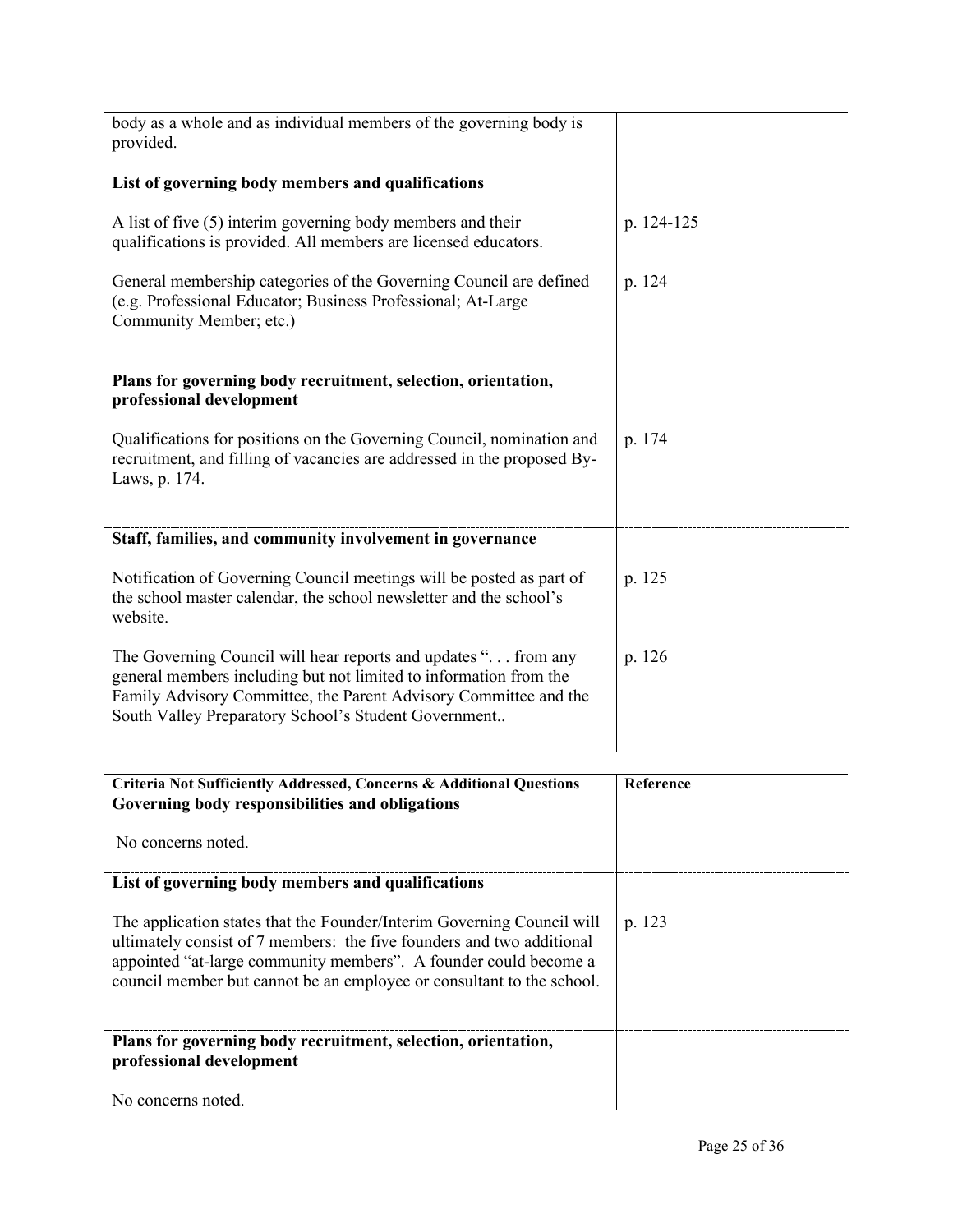| Staff, families, and community involvement in governance |  |
|----------------------------------------------------------|--|
| No concerns noted.                                       |  |

### **C. PARTNERSHIPS:** *This section is optional and should be completed if the school has identified a partner organization that is essential to the existence of the charter school, its governance, key instructional, and/or management functions.*

The Partnership subsection will be complete if the following components are included:

- Name of the partner organization.
- Name of the contact person at the partner organization and that person's full contact information.
- A description of the nature and purpose of the school's partnership with the organization.
- If applicable, an explanation of how the partner organization will be involved in the governance of the school.
- Evidence (in the form of a letter of support or intent to partner) that the school has a formal partnership agreement with the partner organization.

#### **ANALYSIS: PARTNERSHIPS**

| <b>Criteria Satisfied</b>                               | Reference |
|---------------------------------------------------------|-----------|
| Partner organization and contact information            |           |
| N/A                                                     |           |
| Nature and purpose of partnership                       |           |
| N/A                                                     |           |
| Partner organization involvement with school governance |           |
| N/A                                                     |           |
| Evidence of formal partnership agreement                |           |
| N/A                                                     |           |
|                                                         |           |

| Criteria Not Sufficiently Addressed, Concerns & Additional Ouestions | Reference |
|----------------------------------------------------------------------|-----------|
| Partner organization and contact information<br>N/A                  |           |
| Nature and purpose of partnership                                    |           |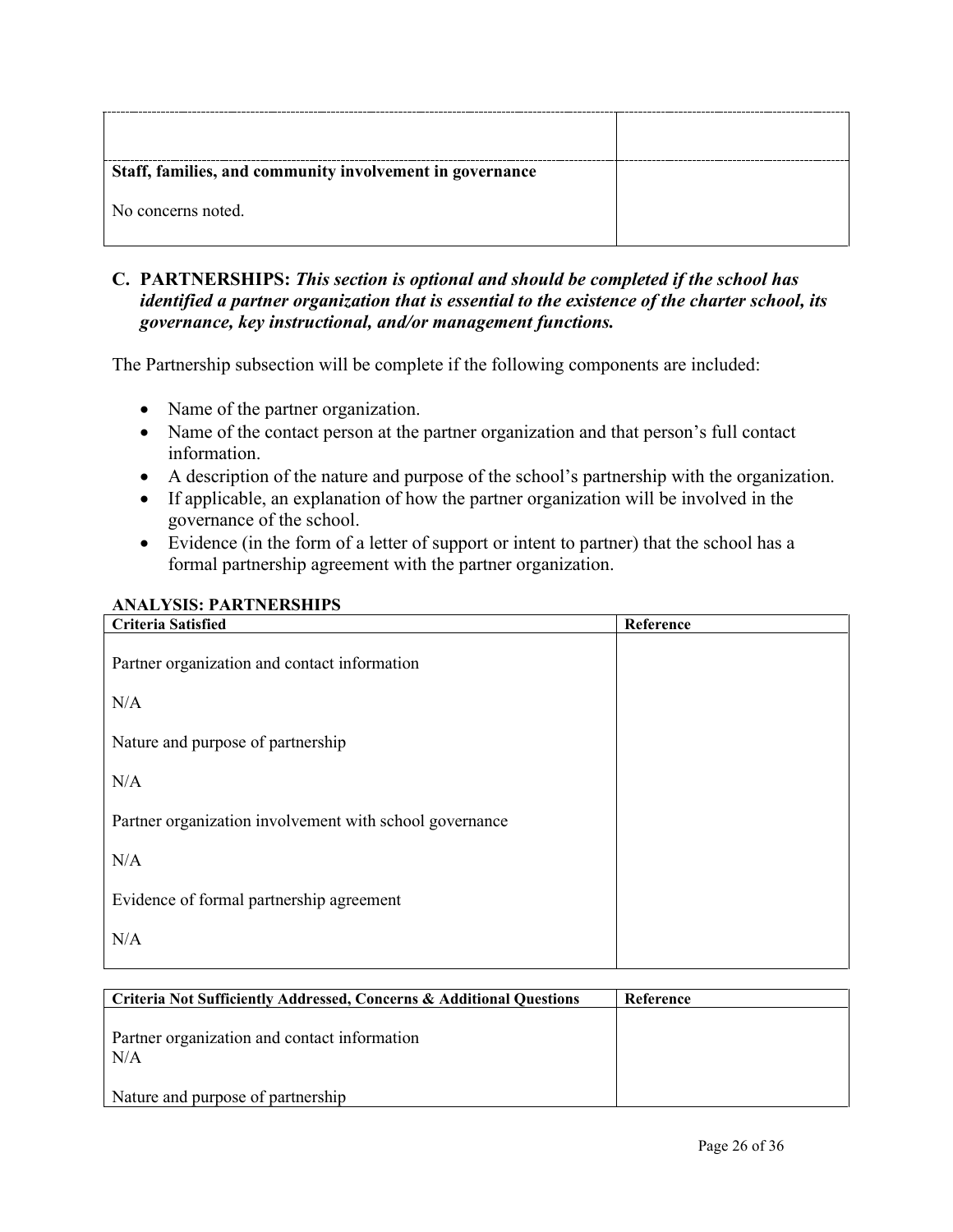| N/A                                                            |  |
|----------------------------------------------------------------|--|
| Partner organization involvement with school governance<br>N/A |  |
| Evidence of formal partnership agreement                       |  |
| N/A                                                            |  |

## **D. SCHOOL ORGANIZATIONAL STRUCTURE**

A School Organizational Structure subsection will be complete if the following components are included:

- Based on the organizational chart provided under subsection *A. GOVERNANCE STRUCTURE* above, a description of the site-based management structure at the school and job descriptions that identify key roles, responsibilities and accountability for each position listed on the organizational chart will be presented.
- A staffing plan for each year of the first charter term, including the proposed pupilteacher ratio that supports the educational plan.

## **ANALYSIS: SCHOOL ORGANIZATIONAL STRUCTURE**

| <b>Criteria Satisfied</b>                                                                                                                                        | Reference                    |
|------------------------------------------------------------------------------------------------------------------------------------------------------------------|------------------------------|
| Description of site-based management structure and job<br>descriptions for all organizational chart positions                                                    |                              |
| A brief description of the site-based management structure at the school<br>is included.                                                                         | p. 127                       |
| Job descriptions are provided for the Principal, Business Manager,<br>Middle School Teacher 6th-8th, a Special Education Teacher, Art<br>Teacher and PE Teacher. | pp. 127-129                  |
| Years 1-5 staffing plan with pupil-teacher ratio supporting<br>educational plan                                                                                  |                              |
| The staffing plan matches the 5-year budget and maintains a 26:1 Pupil<br>Teacher Ratio. Contracted employees are budgeted if needed.                            | pp. $129$ and $162$ (budget) |

| <b>Criteria Not Sufficiently Addressed, Concerns &amp; Additional Questions</b> | Reference |
|---------------------------------------------------------------------------------|-----------|
| Description of site-based management structure and job                          |           |
| descriptions for all organizational chart positions                             |           |
|                                                                                 |           |
| No job description is provided for an administrative assistant.                 |           |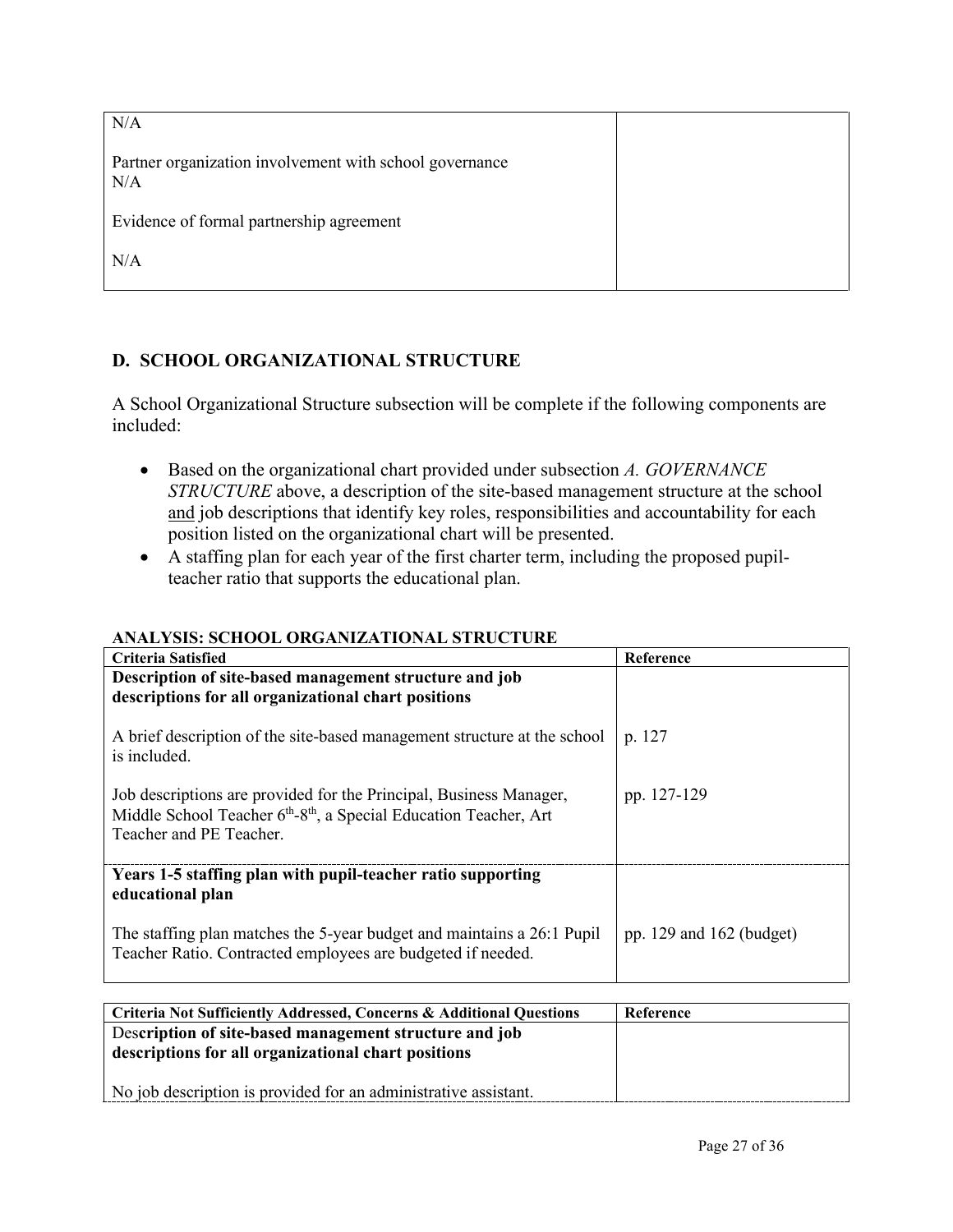| Clarification needed regarding responsibilities of Aides.                       | pp. 130-131<br>During the interview on<br>8/5/09, the applicants<br>indicated that the budget<br>would not allow for hiring<br>Aides to support general<br>education students, but if<br>additional funding were<br>available, the job description<br>is in place. |
|---------------------------------------------------------------------------------|--------------------------------------------------------------------------------------------------------------------------------------------------------------------------------------------------------------------------------------------------------------------|
| Years 1-5 staffing plan with pupil-teacher ratio supporting<br>educational plan |                                                                                                                                                                                                                                                                    |
| No concerns noted.                                                              |                                                                                                                                                                                                                                                                    |

# **E. EMPLOYEE RELATIONS**

An Employee Relations subsection will be complete if the following components are addressed:

- An explanation of the relationship that will exist between the school and its employees, including evidence that the terms and conditions of employment will be addressed with affected employees and their recognized representatives, if any.
- A description of the school's personnel policies and procedures that comply with all applicable federal statutes and regulations, including the School Personnel Act.
- The proposed salary schedules for all employees that comply with the minimum salary requirements as identified in the School Personnel Act.
- A description of the evaluation process for staff that will include evaluation of teachers by a licensed school administrator.
- A description of the school's staff discipline process that provides for due process.

| ANALISIS. EMILUTEE NELATIONS                                                                                                                                                                                             |                  |
|--------------------------------------------------------------------------------------------------------------------------------------------------------------------------------------------------------------------------|------------------|
| Criteria Satisfied                                                                                                                                                                                                       | <b>Reference</b> |
| Relationship between school and employees and terms and<br>conditions of employment                                                                                                                                      |                  |
| Conditions are clearly stated and aligned to statute. The applicants state<br>that South Valley Preparatory School will abide by all requirements and<br>conditions of employment set forth by the School Personnel Act. | p. 134           |
| School's personnel policies and procedures                                                                                                                                                                               |                  |
| A narrative regarding personnel policies and procedures is included on<br>pages 136-141                                                                                                                                  | pp. 136-141      |

## **ANALYSIS: EMPLOYEE RELATIONS**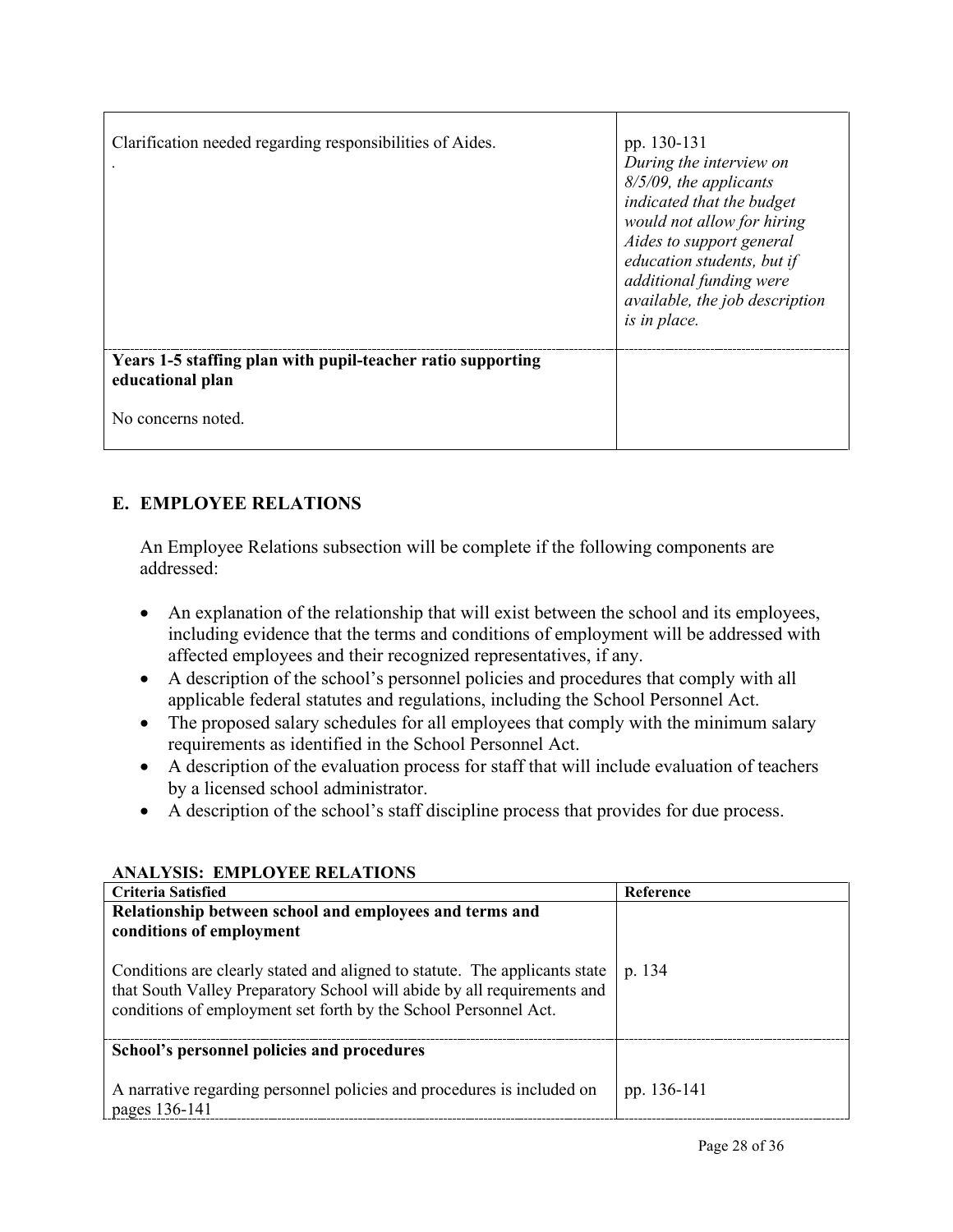| An Employee Handbook containing all personnel policies and<br>procedures is included as Appendix E, p. 184-198.                                                                          | pp. 184-198 |
|------------------------------------------------------------------------------------------------------------------------------------------------------------------------------------------|-------------|
| Proposed salary schedules for all employees                                                                                                                                              |             |
| Teacher salary schedules presented meet minimum salary requirements<br>for each of three-tier licensure.                                                                                 | pp. 199-200 |
| Principal and Assistant Principal salary schedule presented indicate<br>minimum administrative salary requirements for all principal and<br>assistant principal position by school type. | p. 202      |
| <b>Evaluation process for staff</b>                                                                                                                                                      |             |
| The school's staff evaluation process is described and includes<br>evaluation of teachers by a licensed school administrator, the Principal.                                             | pp. 144-145 |
| <b>Staff discipline process</b>                                                                                                                                                          |             |
| The school's staff discipline process is presented and provides for due<br>process.                                                                                                      | p. 146-147  |

| Criteria Not Sufficiently Addressed, Concerns & Additional Questions                | Reference |
|-------------------------------------------------------------------------------------|-----------|
| Relationship between school and employees and terms and<br>conditions of employment |           |
| No concerns noted.                                                                  |           |
| School's personnel policies and procedures                                          |           |
| No concerns noted.                                                                  |           |
| Proposed salary schedules for all employees                                         |           |
| No concerns noted.                                                                  |           |
| <b>Evaluation process for staff</b>                                                 |           |
| No concerns noted.                                                                  |           |
| <b>Staff discipline process</b>                                                     |           |
| No concerns noted.                                                                  |           |

# **F. STUDENT ENROLLMENT PROCEDURES AND DISCIPLINE POLICY**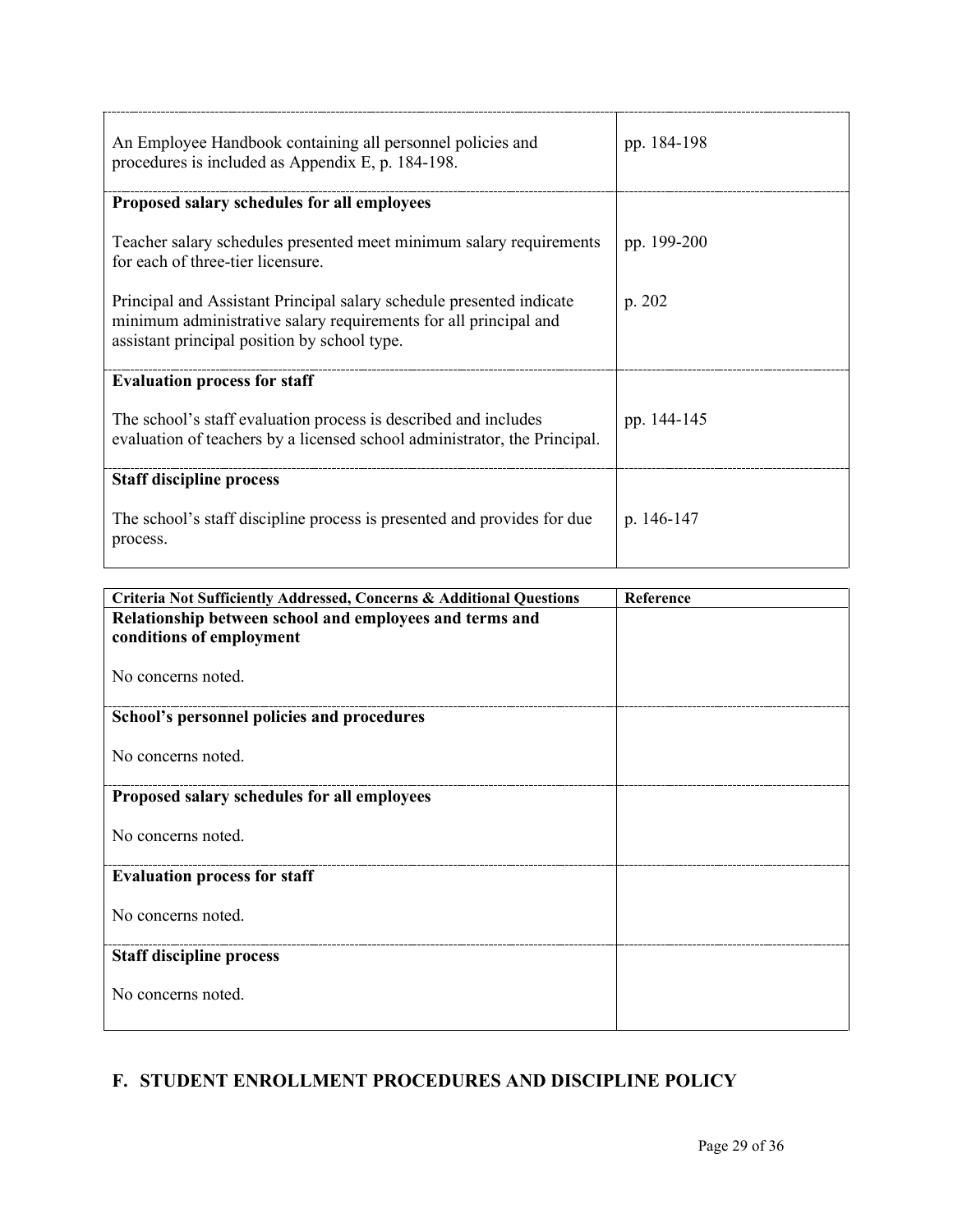A student enrollment procedures and discipline policy section will be complete if the following components are addressed:

- A description of the school's enrollment policies and procedures, including an explanation of the enrollment timeline.
- A lottery process that is in accordance with applicable law.
- A proposed student discipline policy that complies with the Public Education Department's Student Rights and Responsibilities [6.11.2 NMAC].

### **ANALYSIS: STUDENT ENROLLMENT PROCEDURES AND DISCIPLINE POLICY**

| Criteria Satisfied                                                                                                                                                                                               | Reference                   |
|------------------------------------------------------------------------------------------------------------------------------------------------------------------------------------------------------------------|-----------------------------|
| School enrollment policies and procedures                                                                                                                                                                        |                             |
| Proposed enrollment policies and procedures are presented.                                                                                                                                                       | p. 148                      |
| <b>Lottery process</b>                                                                                                                                                                                           |                             |
| A description of the lottery process is presented.                                                                                                                                                               | p. 151                      |
| Proposed student discipline policy                                                                                                                                                                               |                             |
| A proposed student discipline policy is presented. (Pp.152-153) A<br>supporting detailed Behavior Modification Plan and Unacceptable<br>Behavior Matrix are also included as Appendices G & H. (Pp. 203-<br>209) | pp. 152-153 and pp. 203-209 |

| Criteria Not Sufficiently Addressed, Concerns & Additional Questions                                                                                                                                                                                | <b>Reference</b>                                                                                                                                                                                                     |
|-----------------------------------------------------------------------------------------------------------------------------------------------------------------------------------------------------------------------------------------------------|----------------------------------------------------------------------------------------------------------------------------------------------------------------------------------------------------------------------|
| School enrollment policies and procedures                                                                                                                                                                                                           |                                                                                                                                                                                                                      |
| No concerns noted.                                                                                                                                                                                                                                  |                                                                                                                                                                                                                      |
| <b>Lottery process</b>                                                                                                                                                                                                                              |                                                                                                                                                                                                                      |
| On page 148 the application states: "All children who apply for<br>enrollment after the lottery are added to the waiting list in the order in<br>which their applications are received." This procedure does not comply<br>with Charter School law. | p. 148<br>The applicants submitted a<br>written response on $8/25/09$ to<br>clarify the lottery process and<br>state that the school will<br>comply with all rules and<br>requirements of the Charter<br>School Law. |
| Proposed student discipline policy                                                                                                                                                                                                                  |                                                                                                                                                                                                                      |
| No concerns noted.                                                                                                                                                                                                                                  |                                                                                                                                                                                                                      |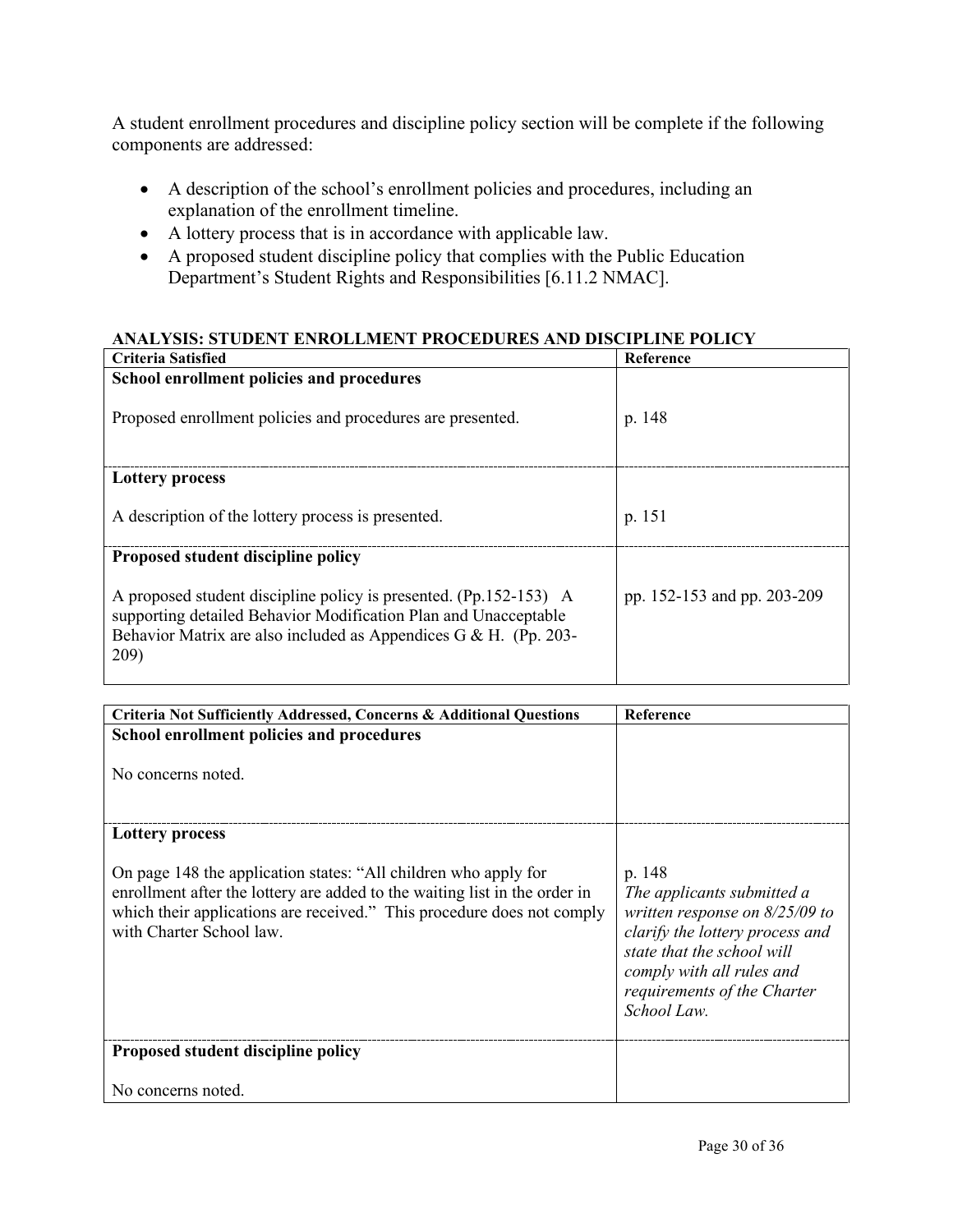| _________ | ----------------------------------<br>--- |
|-----------|-------------------------------------------|
|           |                                           |
|           |                                           |
|           |                                           |
|           |                                           |

## **G. FACILITIES:**

The facilities plan should demonstrate that the applicant group has carefully considered the school's facilities needs and understands its options for meeting those needs.

*Has the applicant group selected or secured a facility?*  $\Box$  Yes  $\Box$  No

### **If "NO" a Facilities section will be complete if the following components are addressed:**

- An explanation of the school's needs for a facility that will support the implementation of the school's educational plan, including desired location, size, and layout of space.
- A reasonable plan for identifying and securing an adequate facility.
- An explanation of the proposed capital outlay needs for the facility, including projected requests for capital outlay assistance for the school.

#### **ANALYSIS: FACILITIES – IF "NO"**

| <b>Criteria Satisfied</b>                                                                                                                                                                                                                                                                                                                     | Reference      |
|-----------------------------------------------------------------------------------------------------------------------------------------------------------------------------------------------------------------------------------------------------------------------------------------------------------------------------------------------|----------------|
| Explanation of school's facility needs to support educational plan                                                                                                                                                                                                                                                                            |                |
| The applicant states a facility will be secured that has a minimum of<br>10,000 sq. feet of actual classroom space (6 core classrooms P. 154).                                                                                                                                                                                                | p. 94          |
| Additional space will be needed to house a science lab, a computer lab,<br>and two additional classrooms, and a mini gym.                                                                                                                                                                                                                     | p. 154         |
| The applicants acknowledge the requirement to be located in a public<br>facility by 2016.                                                                                                                                                                                                                                                     | p. 154, bottom |
|                                                                                                                                                                                                                                                                                                                                               |                |
| Reasonable plan for identifying and securing adequate facility                                                                                                                                                                                                                                                                                |                |
| The applicants are currently working with a South Valley Real Estate<br>agent and other Bernalillo County authorities to locate available<br>buildings that align with South Valley Preparatory School's educational<br>needs. Several possibilities have been explored. The school intends to<br>locate near a variety of public facilities. | p. 154         |
| Proposed facility needs are diagrammed and included as Appendix I, p.<br>210.                                                                                                                                                                                                                                                                 | p. 210         |
| Proposed capital outlay needs                                                                                                                                                                                                                                                                                                                 |                |
| First year funding for lease/rent has been provided in the budget. Lease<br>Assistance Grant will be applied for and is expected ranging from                                                                                                                                                                                                 | p. 154         |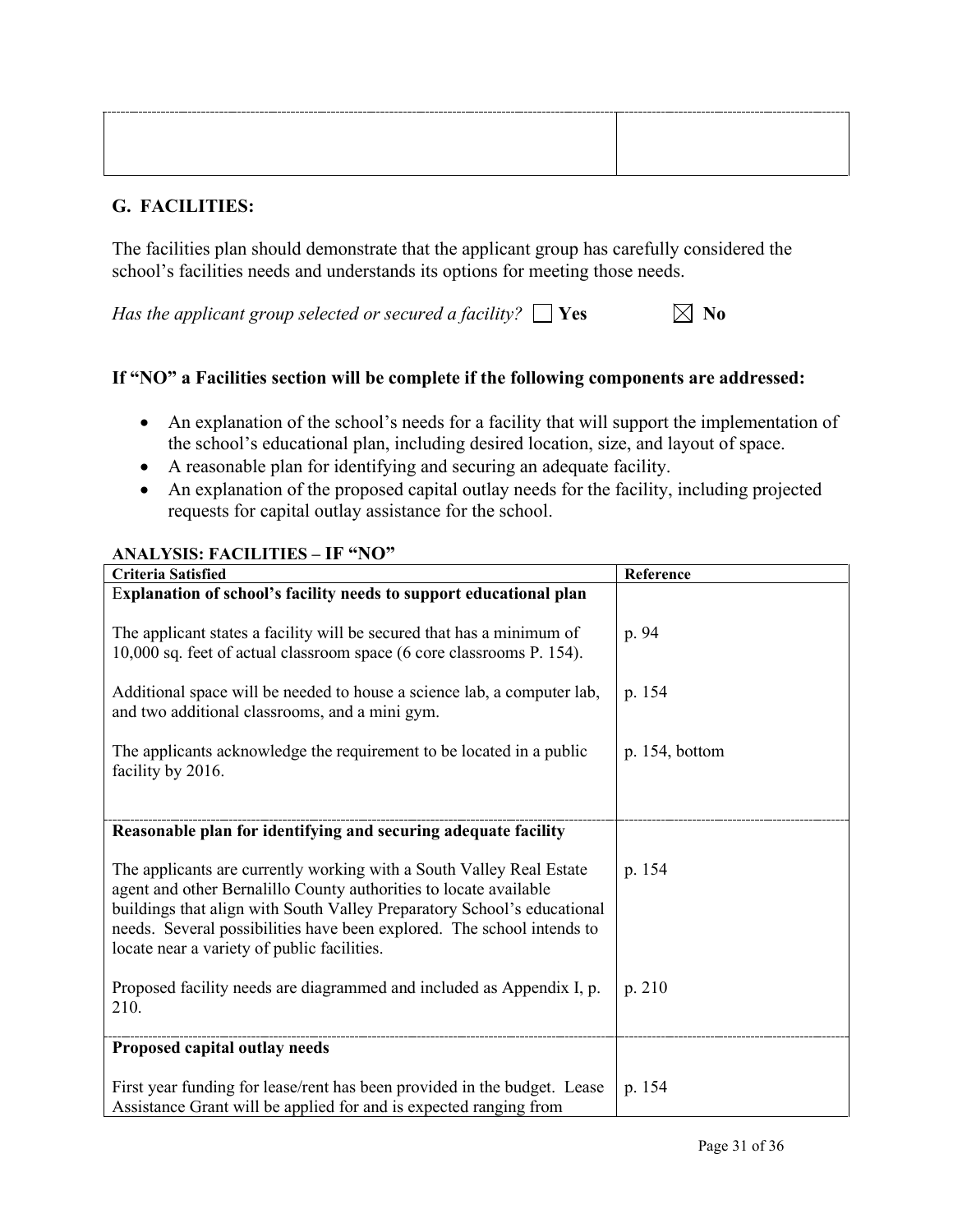| \$54,000 in year 1 to \$109,200 in year 5. Contingency plans for<br>temporary facilities are being considered if necessary. |  |
|-----------------------------------------------------------------------------------------------------------------------------|--|
|                                                                                                                             |  |

| Criteria Not Sufficiently Addressed, Concerns & Additional Questions      | Reference |
|---------------------------------------------------------------------------|-----------|
| <b>Explanation of school's facility needs to support educational plan</b> |           |
| Space requirements for administrative staff are not addressed.            | p. 94     |
| Reasonable plan for identifying and securing adequate facility            |           |
| No concerns noted.                                                        |           |
| Proposed capital outlay needs                                             |           |
| No concerns noted.                                                        |           |

### **H. OTHER STUDENT SERVICES**

This section will be complete if the following components are addressed:

- A description of the school's plans for meeting the transportation needs of its students and plans for contracting services for transportation, if applicable.
- A description of the school's plans for meeting the food services needs of its students and plans for contracting services for food services.
- A description of the school's plans for providing student access to counseling services and plans for contracting services, if applicable.
- A description of the school's plans for providing student access to health services and plans for contracting services, if applicable.

| Criteria Satisfied                                                                                                                                                                                                                                                                                                        | Reference |
|---------------------------------------------------------------------------------------------------------------------------------------------------------------------------------------------------------------------------------------------------------------------------------------------------------------------------|-----------|
| Transportation                                                                                                                                                                                                                                                                                                            |           |
| Transportation will not be provided other than for students requiring the<br>services as noted in IEPs. The school plans to negotiate with<br>transportation contractors for these services when and if needed. For the<br>future, depending on the needs of its students requiring services, IDEA<br>funds will be used. | p. 92     |
| <b>Food Service</b>                                                                                                                                                                                                                                                                                                       |           |
| The applicant plans to apply for participation in the National School<br>Lunch and Breakfast program as a Provision 2 school. The school                                                                                                                                                                                  | p. 92     |

### **ANALYSIS: Other Student Services**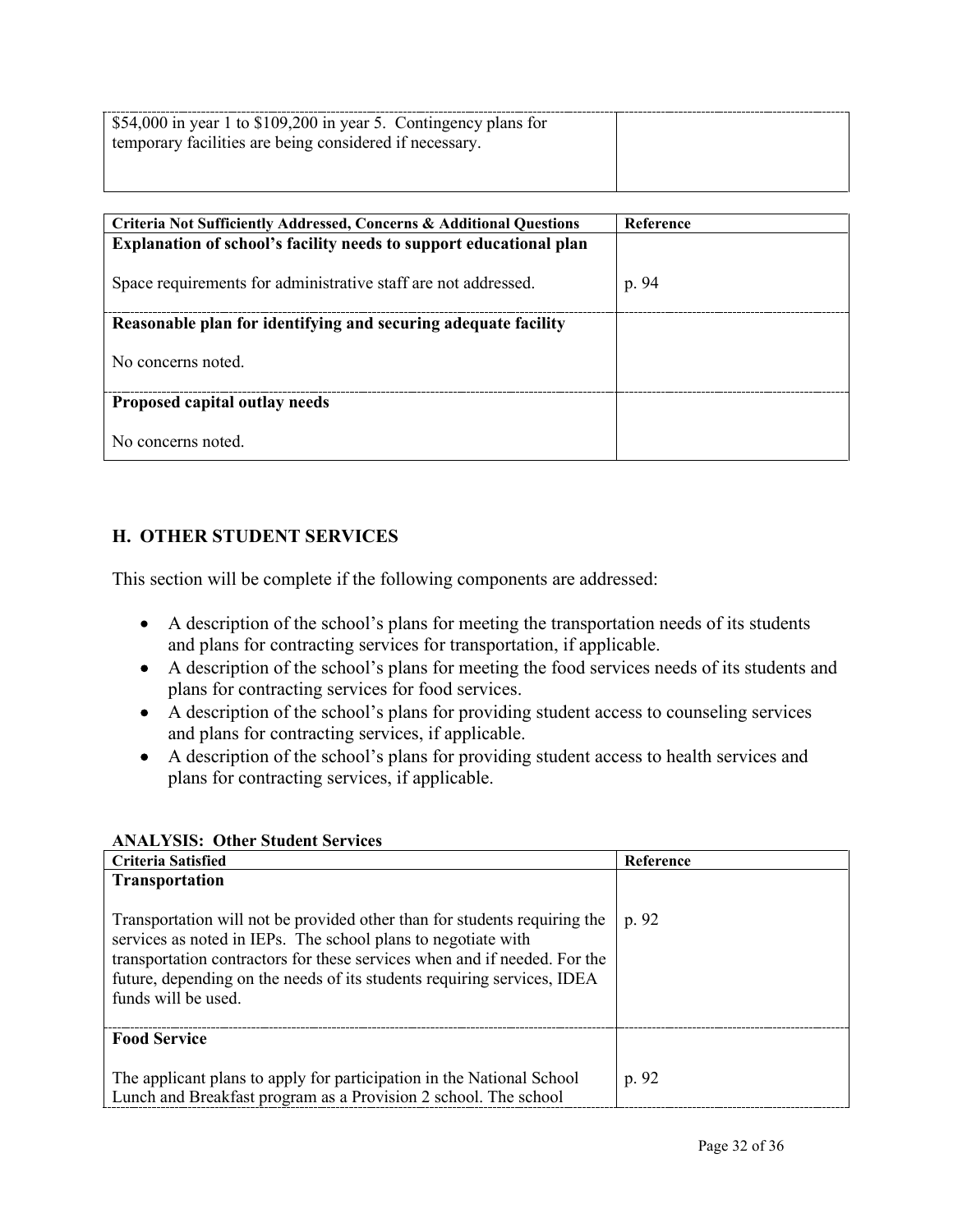| anticipates a high percentage of students will be eligible for free or<br>reduced price meals.                                                                                                                                                       |              |
|------------------------------------------------------------------------------------------------------------------------------------------------------------------------------------------------------------------------------------------------------|--------------|
| Counseling                                                                                                                                                                                                                                           |              |
| The applicant states that counseling services will be provided as<br>determined by its Student Assistance Team (SAT) or Family Advisory<br>Committee.                                                                                                | p. 155       |
| <b>Health Services</b>                                                                                                                                                                                                                               |              |
| The applicant states that health services will be provided by a<br>contracted qualified health care provider who will be responsible for<br>maintaining student health records. A School Health Advisory Council<br>will be established as required. | p. $155-156$ |

| Criteria Not Sufficiently Addressed, Concerns & Additional Questions                                                                          | Reference                                                                                                                                                            |
|-----------------------------------------------------------------------------------------------------------------------------------------------|----------------------------------------------------------------------------------------------------------------------------------------------------------------------|
| Transportation                                                                                                                                |                                                                                                                                                                      |
| No concerns noted.                                                                                                                            |                                                                                                                                                                      |
| <b>Food Service</b>                                                                                                                           |                                                                                                                                                                      |
| Other than applying for funding, no details regarding food service are<br>provided. It is not clear if the school will provide food services. | p. 155<br>The applicants submitted a<br>written response on $8/25/09$ to<br>clarify that food services will<br>be provided by a contracted<br>food service provider. |
| Counseling                                                                                                                                    |                                                                                                                                                                      |
| No concerns noted.                                                                                                                            |                                                                                                                                                                      |
| <b>Health Services</b>                                                                                                                        |                                                                                                                                                                      |
| No concerns noted.                                                                                                                            |                                                                                                                                                                      |

# **GOVERNANCE / MANAGEMENT PLAN SUMMARY**

| -inadequate | Approaches | $M$ ootc | xceeds |
|-------------|------------|----------|--------|
|             |            |          |        |

# **ANALYSIS: GOVERNANCE / MANAGEMENT PLAN SUMMARY Strengths**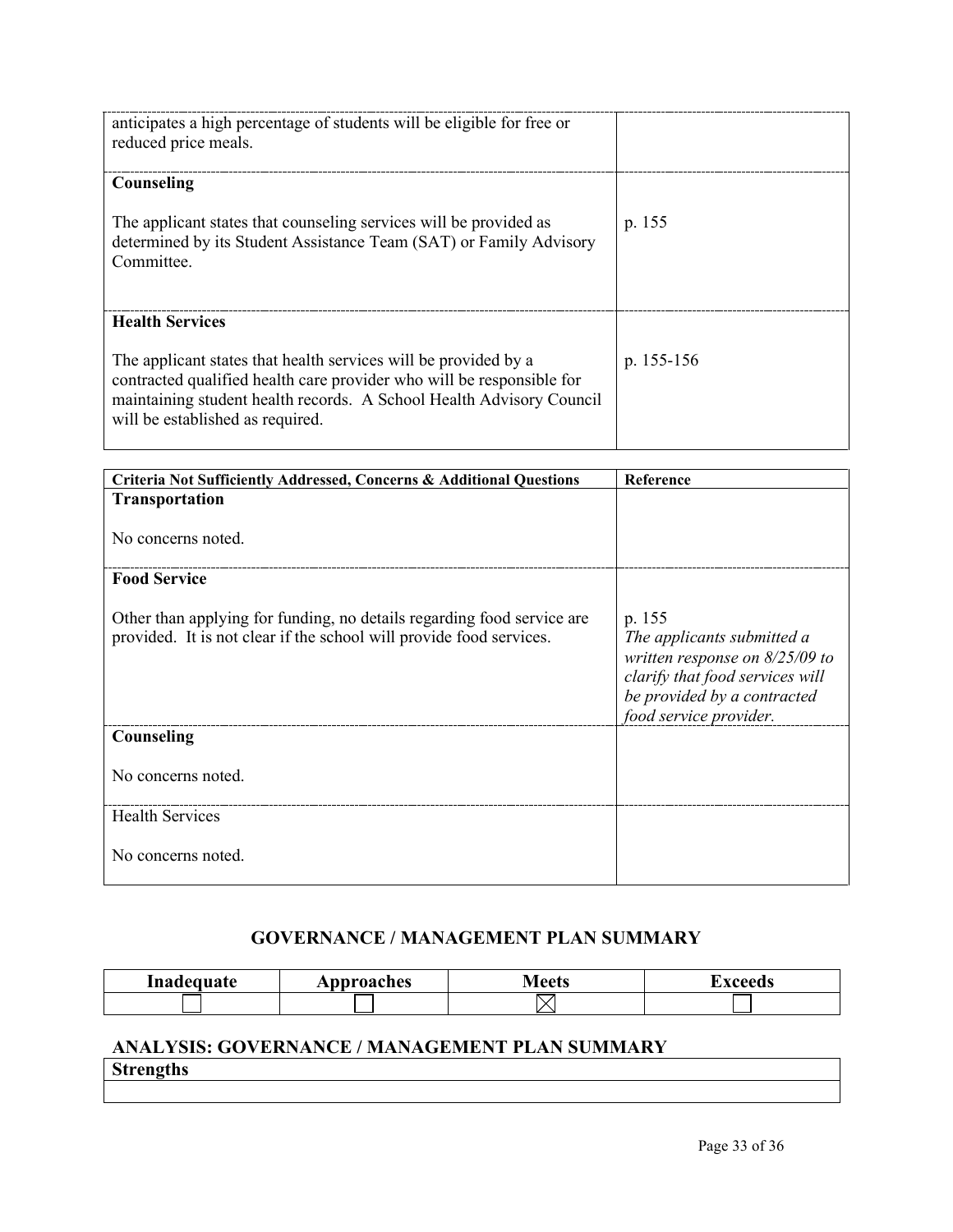Overall, the application demonstrates a fairly clear understanding of management and governance of a school. The applicants clearly state that the Principal is responsible for providing leadership and decision making in the day-to-day operations of the school and is responsible for supervision of all staff. Roles and responsibilities of parent councils, advisory committees and/or community groups in relation to the governing body are addressed. Proposed Governing Council By-Laws are clear and indicate compliance with the Open Meetings Act. Proposed personnel policies and procedures are included in an Employee Handbook. Enrollment policies and procedures are presented, including a description of the lottery process. Student discipline is clearly addressed. Possibilities for location of the school are being explored and proposed facility needs are diagrammed. Access to health and counseling services is addressed. Transportation will not be provided other than for students requiring the service as noted in IEPs; participation in the National School Lunch and Breakfast program will be applied for.

#### **Concerns and Additional Questions**

The organizational chart was not presented in a traditional format, leading to some lack of clarity about the intended reporting structure; however, this concern was partially clarified during the applicant interview process. The organizational chart as presented remains unclear relative to the site-based personnel reporting structure to the governing body.

The applicants referenced the establishment of an "interim" Governing Council. The Governing Council must be clearly established and qualified as a Board of Finance to receive a Charter from the Public Education Commission.

# **VIII. REQUIREMENTS**

The Requirements section of the application addresses the necessary arrangements that school leaders must make to define the respective legal liability and responsibility of the governing body and the Public Education Department. These requirements include, but are not limited to, securing appropriate insurance coverage and identifying waivers that will be sought by the school from the Public Education Department.

## **A. LEGAL LIABILITY AND INSURANCE COVERAGE:**

The legal liability and insurance coverage section will be complete if contains:

• A statement that the charter school will participate in the public school insurance authority and will comply with all applicable rules of that authority.

### **ANALYSIS: LEGAL LIABILITY AND INSURANCE COVERAGE**

| <b>Criteria Satisfied</b> | r<br>Reference |  |
|---------------------------|----------------|--|
|                           |                |  |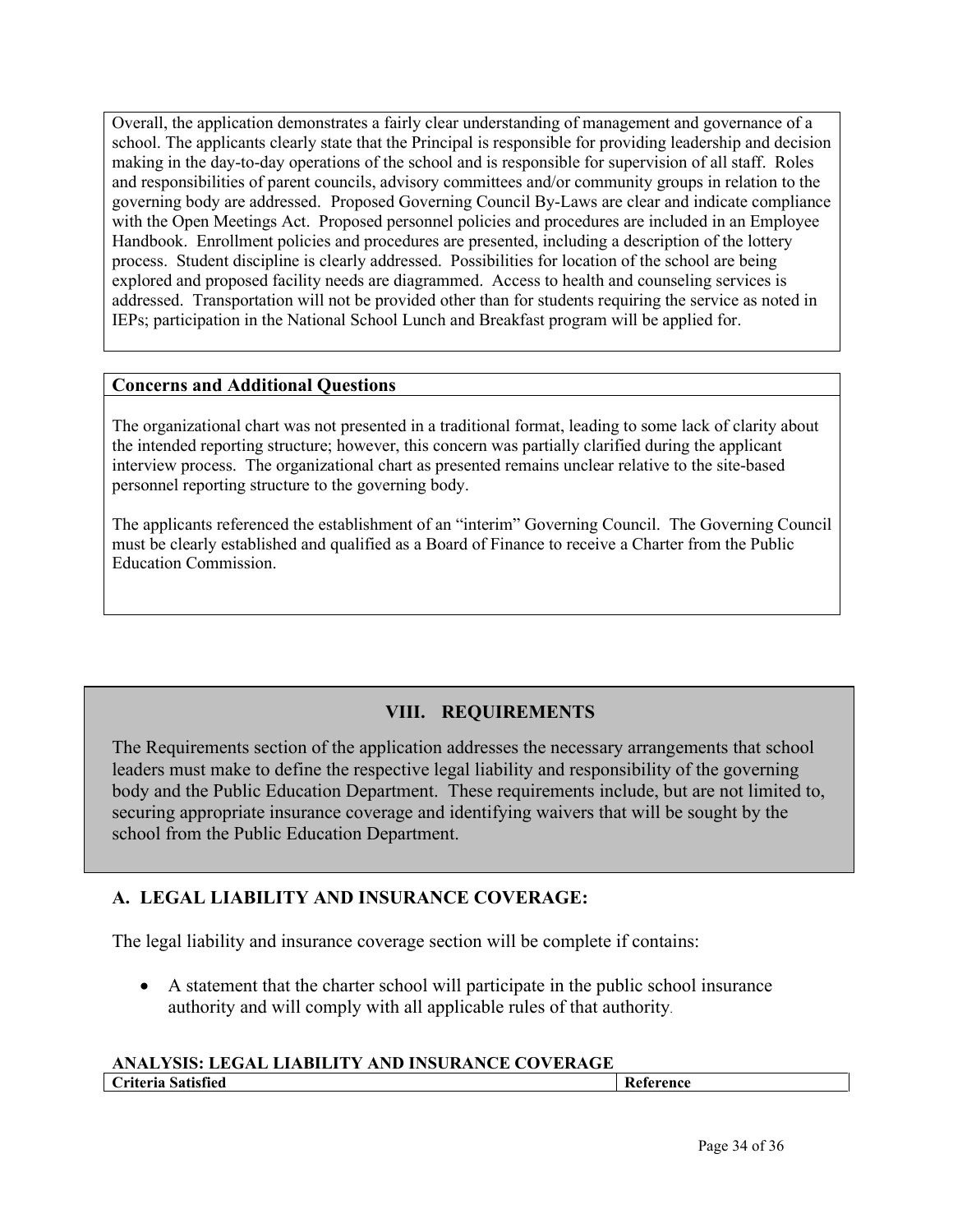| Statement of public school insurance participation<br>A statement that the charter school will participate in the public school<br>insurance authority and will comply with all applicable rules of that<br>authority is included. | p. 157           |
|------------------------------------------------------------------------------------------------------------------------------------------------------------------------------------------------------------------------------------|------------------|
| <b>Criteria Not Sufficiently Addressed, Concerns &amp; Additional Questions</b><br>Statement of public school insurance participation                                                                                              | <b>Reference</b> |
| No concerns noted.                                                                                                                                                                                                                 |                  |

## **B. WAIVERS**

The waivers section will be complete if the following components are addressed:

- A list of the specific waivers that will be requested from the department's requirements, rules, and provisions including, but not limited to those found in the Public School Code pertaining to individual class load, teaching load, length of the school day, staffing patterns, subject areas, purchase of instructional material, evaluation standards for school personnel, school principal duties, driver education and graduation requirements.
- If any waivers will be requested that are not pertaining to those listed above, the applicable statute and/or state rule that the school is requesting to be waived is cited.

#### **ANALYSIS: WAIVERS**

| Criteria Satisfied                                                                                                                      | Reference |
|-----------------------------------------------------------------------------------------------------------------------------------------|-----------|
| List of waivers to be requested from PED                                                                                                |           |
|                                                                                                                                         |           |
| No waivers listed.                                                                                                                      | p. 158    |
|                                                                                                                                         |           |
| Other waivers not pertaining to PED waivers to be requested from<br>PED; must include applicable statute and/or state rule to be waived |           |
|                                                                                                                                         |           |
| None listed.                                                                                                                            |           |
|                                                                                                                                         |           |
|                                                                                                                                         |           |

| Criteria Not Sufficiently Addressed, Concerns & Additional Ouestions | Reference |
|----------------------------------------------------------------------|-----------|
| <b>List of waivers to be requested from PED</b>                      |           |
| No concerns noted.                                                   |           |